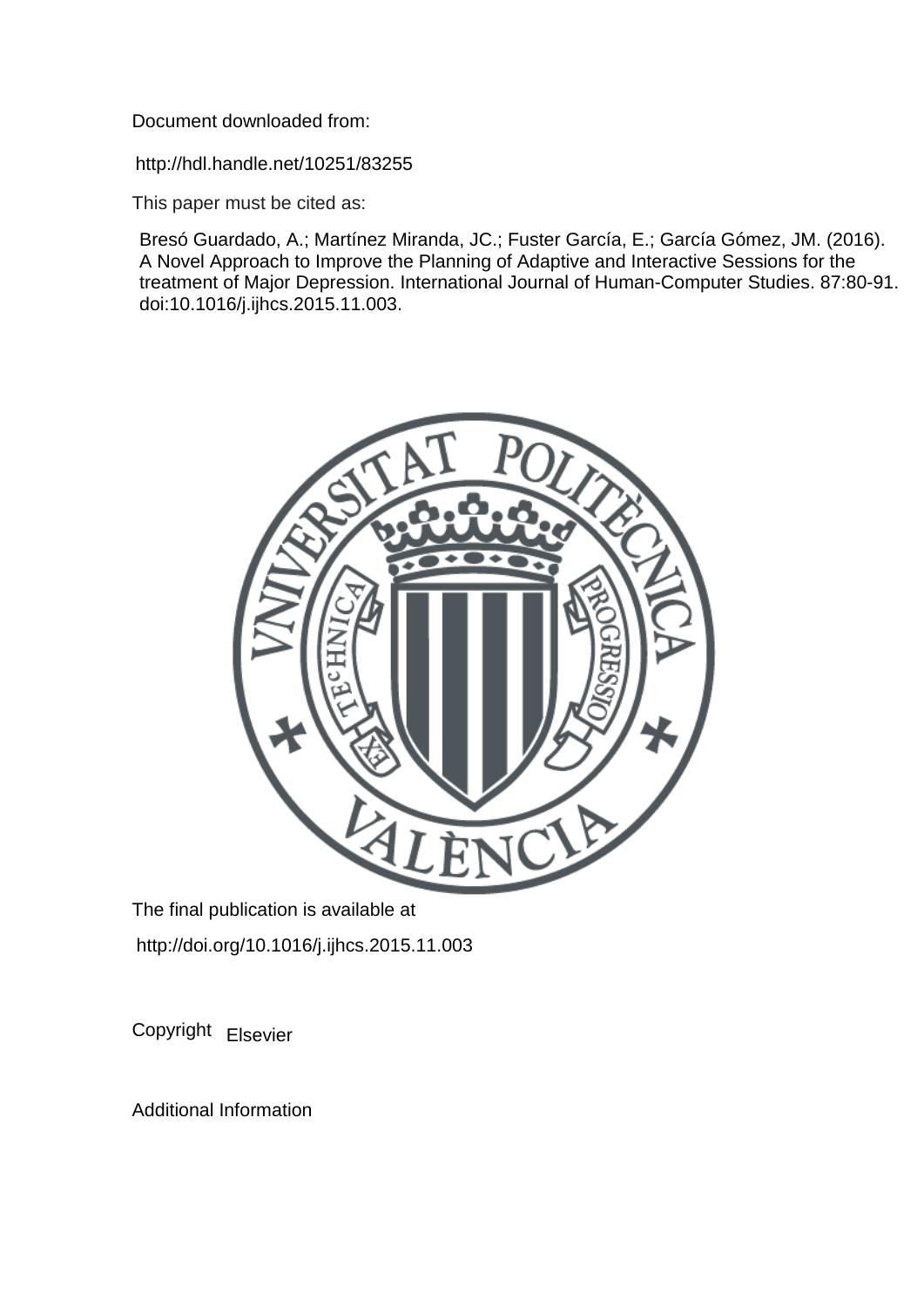# **A Novel Approach to Improve the Planning of Adaptive and Interactive Sessions for the treatment of Major Depression.**

Adrián Bresó<sup>1\*</sup>, Juan Martínez-Miranda<sup>5</sup>, Elies Fuster-Garcia<sup>1,2</sup> and Juan Miguel García-Gómez<sup>1,2,3,4</sup>

<sup>1</sup>Grupo de Informática Biomédica, Instituto ITACA, Universitat Politècnica de València, Spain

{adbregua, juanmig, elfusgar}@upv.es

<sup>2</sup>Veratech for Health, S.L., València, Spain

<sup>3</sup>GIBI230 (Grupo de Investigación Biomédica en Imagen), Instituto de Investigación Sanitaria (IIS) hospital la Fe,

Spain

<sup>4</sup>Unidad Mixta de Investigación en TICs aplicadas a la Reingeniería de Procesos Sociosanitarios (eRPSS), Instituto de Investigación Sanitaria del Hospital Universitario y Politécnico La Fe, Bulevar Sur S/N, Valencia 46026, Spain <sup>5</sup> Centro de Investigación Científica y de Educación Superior de Ensenada, Unidad de Transferencia Tecnológica (CICESE-UT3), Tepic, Mexico

jmiranda@cicese.mx

\*Corresponding author

Keywords: Human Computer Interaction; Major Depression; Adaptive Interfaces; Clinical Decision Support Systems

## **Abstract**

Human Computer Interaction (HCI) is a research field which aims to improve the relationship between users and interactive computer systems. A main objective of this research area is to make the user experience more pleasant and efficient, minimizing the barrier between the users' cognition of what they want to accomplish and the computer's understanding of the user's tasks, by means of user-friendly, useful and usable designs. A bad HCI design is one of the main reasons behind user rejection of computer-based applications, which in turn produces loss of productivity and economy in industrial environments.

In the eHealth domain, user rejection of computer-based systems is a major barrier to exploiting the maximum benefit from those applications developed to support the treatment of diseases, and in the worst cases a poor design in these systems may cause deterioration in the clinical condition of the patient. Thus,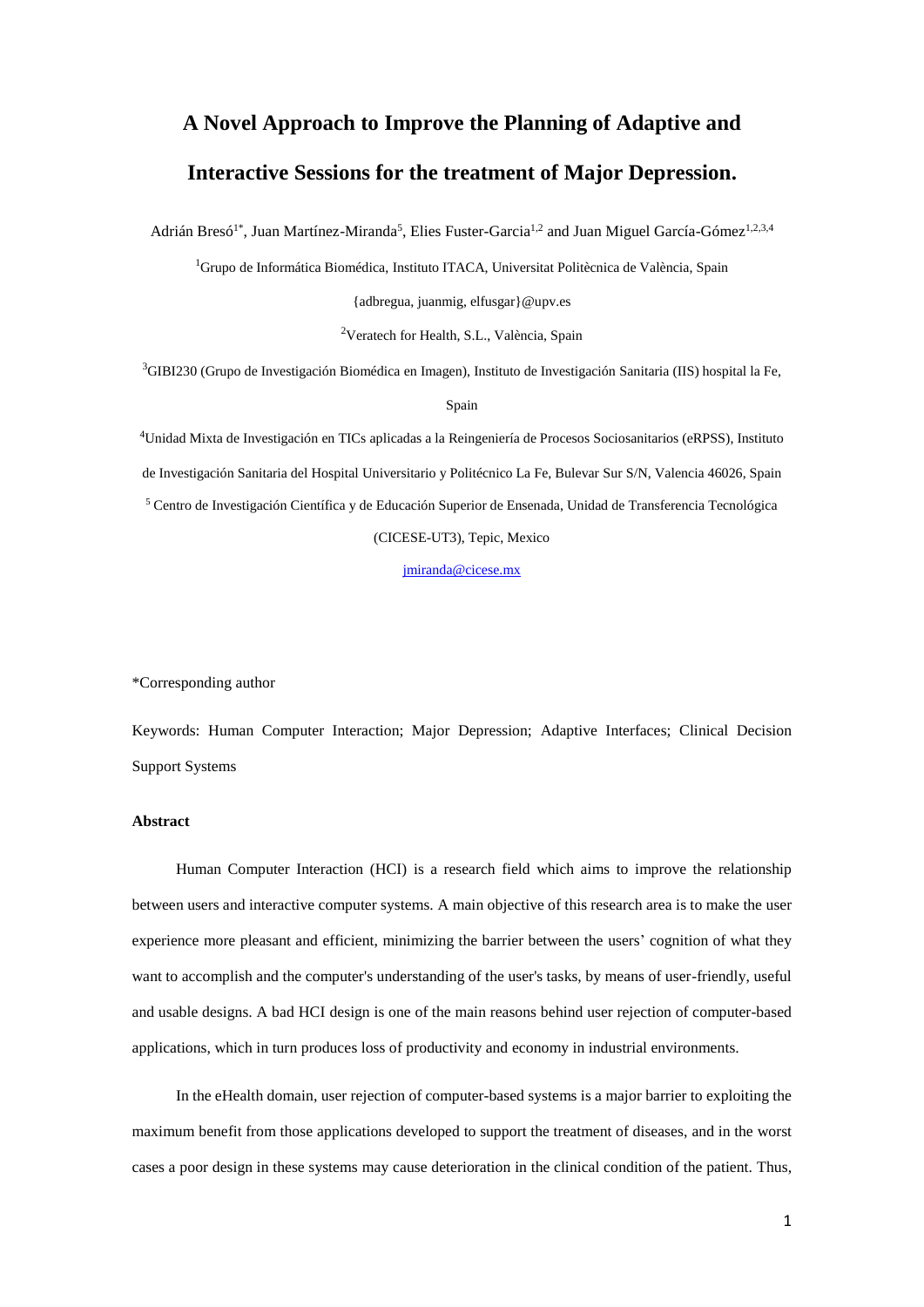a high level of personalisation of the system according to users' needs is extremely important, making it easy to use and contributing to the system's efficacy, which in turn facilitates the empowerment of the target users. Ideally, the content offered through the interactive sessions in these applications should be continuously assessed and adapted to the changing condition of the patient. A good HCI design and development can improve the acceptance of these applications and contribute to promoting better adherence levels to the treatment, preventing the patient from further relapses.

In this work, we present a mechanism to provide personalised and adaptive daily interactive sessions focused on the treatment of patients with Major Depression. These sessions are able to automatically adapt the content and length of the sessions to obtain personalised and varied sessions in order to encourage the continuous and long-term use of the system. The tailored adaptation of session content is supported by decision-making processes based on: (i) clinical requirements; (ii) the patient's historical data; and (iii) current responses from the patient. We have evaluated our system through two different methodologies: the first one performing a set of simulations producing different sessions from changing input conditions, in order to assess different levels of adaptability and variability of the session content offered by the system. The second evaluation process involved a set of patients who used the system for 14 to 28 days and answered a questionnaire to provide feedback about the perceived level of adaptability and variability produced by the system. The obtained results in both evaluations indicated good levels of adaptability and variability in the content of the sessions according to the input conditions.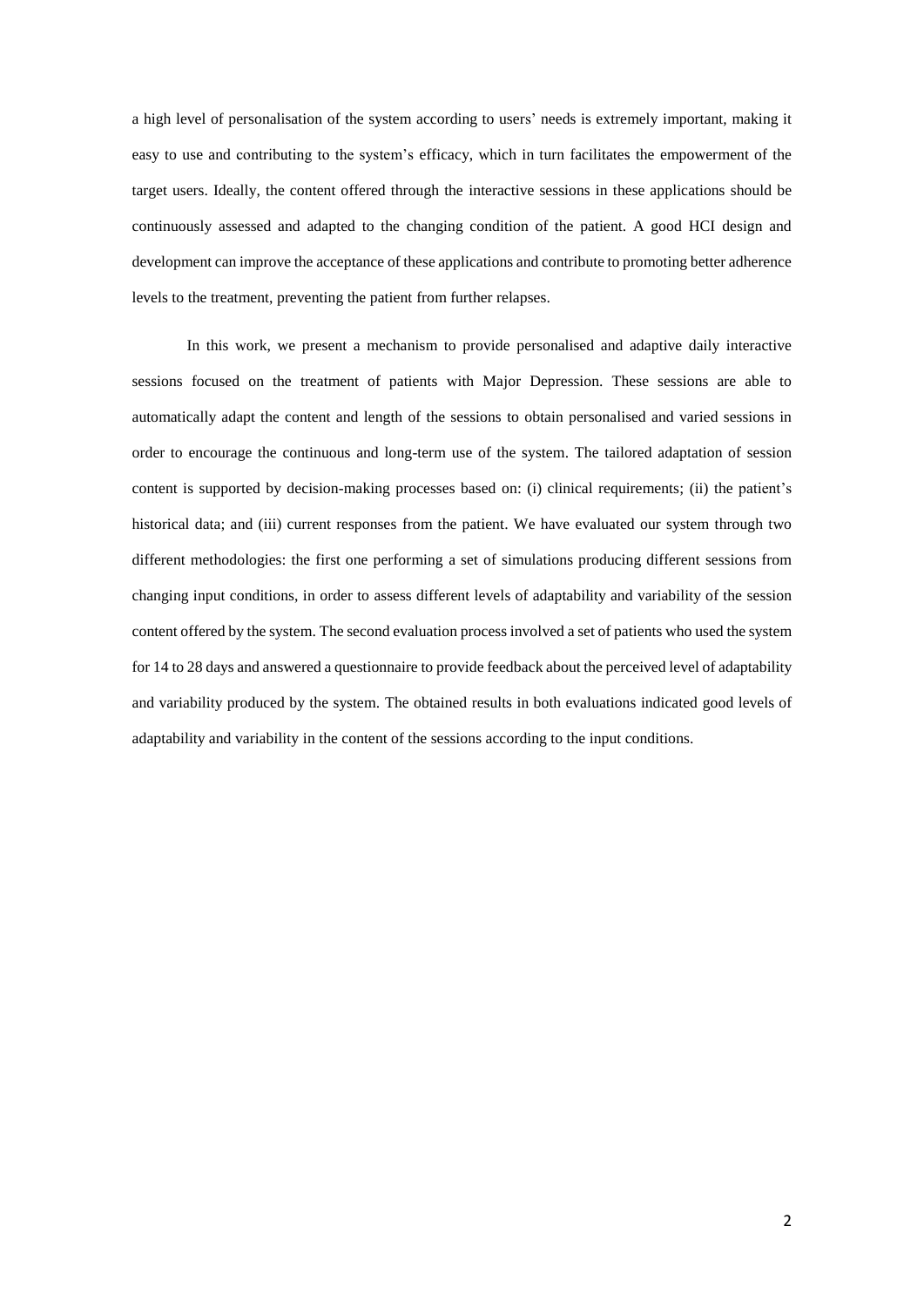#### **1. Introduction**

Human Computer Interaction (HCI) is defined by the ACM Special Interest Group on Computer-Human Interaction<sup>1</sup> (ACM SIGCHI) as a discipline concerned with the design, evolution and implementation of interactive computing systems for human use, and with the study of the major phenomena surrounding them *[1]*. A good user interface facilitates effective communication between the user and the software application, but bad HCI design can cause non-acceptance, non-use of the system and user frustration *[2]*.

Karray et al. *[3]* identified a new generation of HCI systems: i) **Intelligent HCI**, which are interfaces that incorporates at least some kind of intelligence in the perception process with the user in order to respond accordingly (e.g. the use of natural language understanding and recognition of body movements); and ii) **Adaptive HCI**, which allows adjustments of its behaviour to each user at any time on the basis of some form of learning, inference, or decision making *[4]*. Tomlinson et al. *[5]* also defined an adaptive interface as the way of the features a user would find desirable and customisable.

In Adaptive HCI, verbal and nonverbal information (such as facial expressions, posture, point of gaze, and the speed/force used when a mouse is moved or clicked, and bioelectrical signals) can be analysed by the system to infer new knowledge about the user and adapt the functionalities of the system to maximise user acceptance, usability and satisfaction level. This adaptation might be related to the (i) **presentation**, i.e. HOW the interaction is conveyed (such as updating screen colours, sounds, etc. *[6]*), or to the (ii) **content**, i.e. WHAT are the actions to be done during the interaction (such as the content of the conversation with the user [7]). Additionally, when we are speaking about systems implemented on the Web, there are several authors *[8] [9]* who added a third adaption feature: (iii) the **structure** adaptation or adaptive navigation support which is the mechanism responsible for changing the appearance of visible links.

One of the applications where a good HCI design is important is in the medical domain because these kind of applications could provide great benefits in supporting tasks related to the treatment of patients. But if the design of these applications is faulty or erroneous, it could be harmful and it could have serious consequences for the users such as treatment abandonment, which could lead to a worsening of the patient's health, or cause a relapse [10]. A particularly critical field is the use of HCI techniques in the

**.** 

<sup>1</sup> <http://www.sigchi.org/>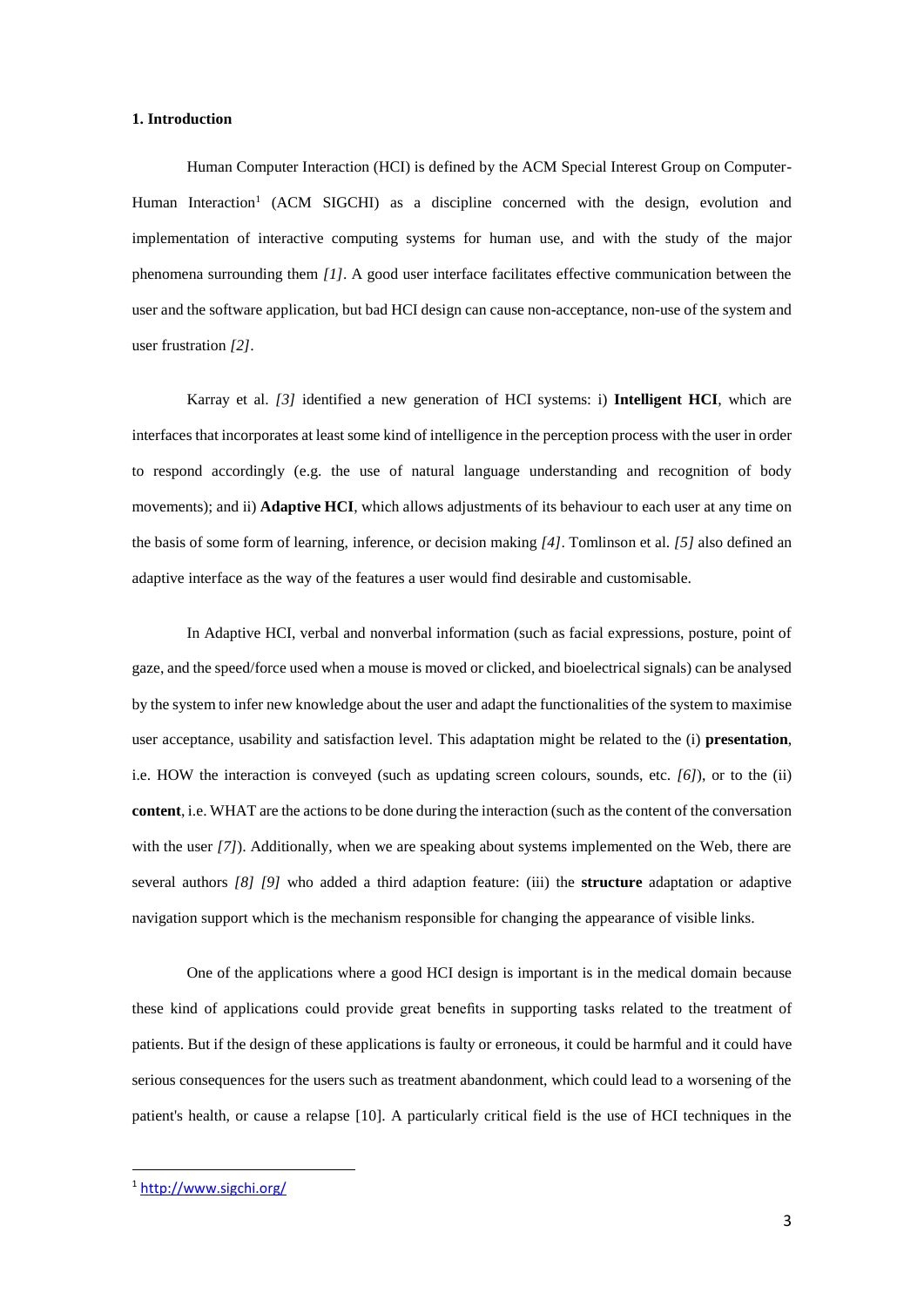mental health area where the discontinuation of treatment increases the risk of suicide and death [11]. The design and development of good HCI systems applied to computer-based psychotherapy must be performed taking into account the particular characteristics of the targeted users, such as their cognitive/behavioural capabilities and limitations [12]. The identification and addressing of these special characteristics is particularly important in patients with Major Depression who have associated distorted and negative thinking, which makes them prone to suffering anxiety, frustration and stress when interacting with computer systems [13]. Significant efforts are still required to develop systems that can be widely accepted and that effectively promote the adherence to computer-based psychotherapy.

In this paper we describe an adaptive HCI framework as the core of a Clinical Decision Support System (CDSS), which in turn is one of the components of a Personal Health System (PHS) developed in the context of the Help4Mood European Research Project. The main objective of the project is to support the remote treatment of people who are recovering from a major depressive disorder. The work presented here is concentrated on the generation of tailored sessions (i.e. WHAT their contents are), based on the analysis of user (objective and subjective) inputs and the planning of the daily interactive sessions. The work performed related with HOW to convey the session contents to the patient is out of the scope of this paper but details can be found in [14] [15] [16].

The hypothesis that conducts our work is that "*the dynamic selection and planning of the activities to be included in daily interactive sessions for the treatment of Major Depression based on a user model would generate better adaptive and varied content. Hence, the generation of personalised and varied content can in turn contribute to facilitating the effective use and adherence from users to the system aiming to support the treatment of major depression*"*.*

The algorithm developed for the planning of the content for the daily interactive sessions is based on the knowledge inferred from (i) objective and subjective data collected from the patient; (ii) the historical data that forms a dynamic model of the user, and (iii) a set of requirements pre-defined by the clinicians. In addition to the content of the daily sessions, our proposed framework also produces periodic summary reports with textual and graphical information reflecting the patient's wellbeing evolution in an easy to digest format for both patients and clinicians. These summaries stimulate joint (clinician and patient) reflection about the evolution and improvements achieved by the patient at the different stages of the treatment [17]. All the different modules that form the complete framework of the system have also been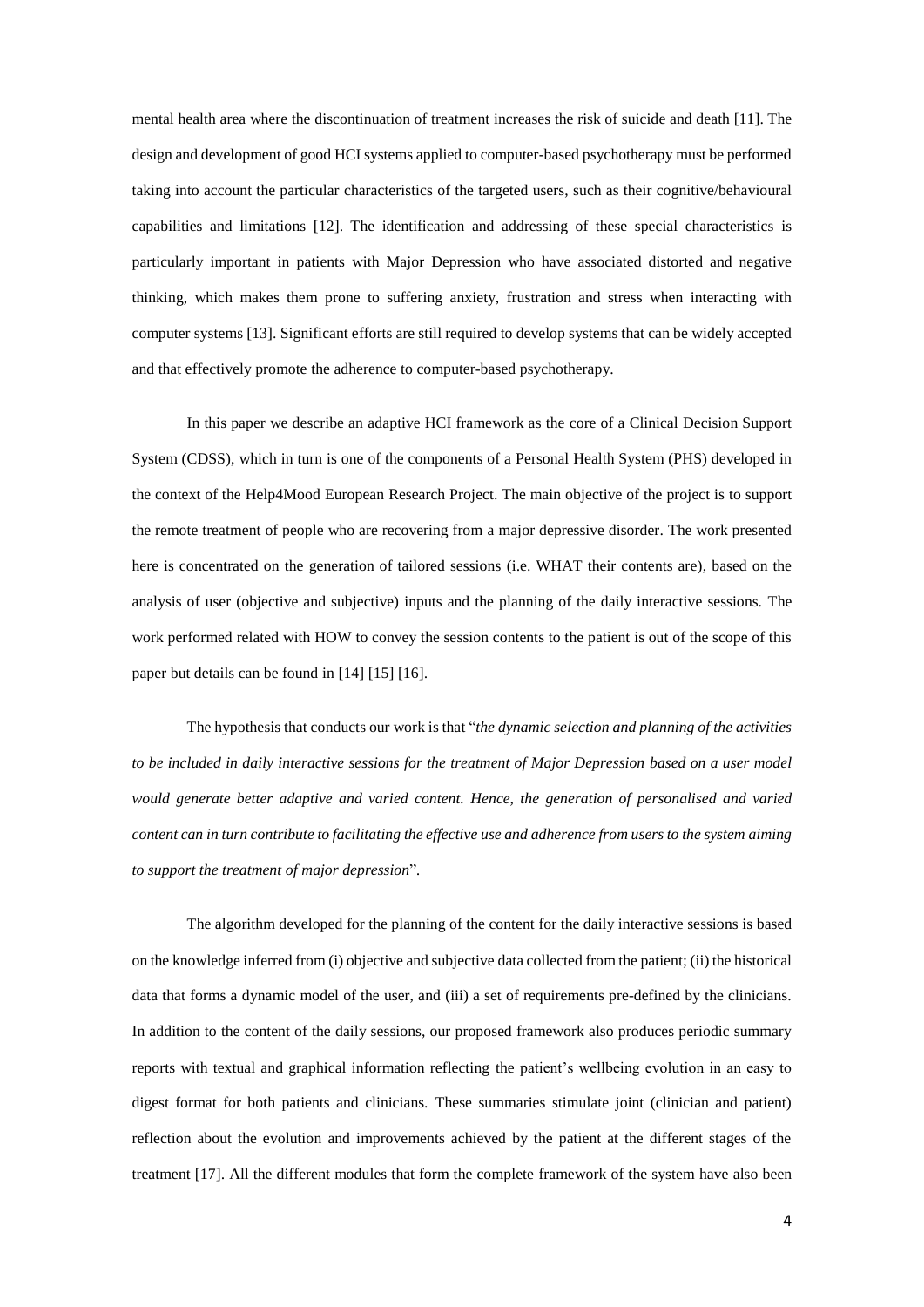designed to be smoothly extended with new content that can be included in the sessions or easily adapted to other mental health disorders where a continuous monitoring combined with daily sessions could benefit the treatment.

In order to assess how well our proposed framework is able to generate enough levels of adaptive and varied sessions, we evaluated our system using two different approaches: (1) massive simulations representing daily interactions between the user and the system in order to perform a quantitative analysis using statistical methods; and (2) clinical pilots with real patients (N=9) to collect subjective feedback about the perceived levels of variability and adaptability of the content produced by the framework. The rest of the paper is organised as follows: in Section 2 we present the related work. Section 3 describes the design and implementation of the proposed framework. The evaluation methods are described in Section 4, and the obtained results are showed in Section 5. Finally, Section 6 presents some conclusions and future work.

#### **2. Related Work**

Human-Computer Interaction emerged in the early 1980s, but in the last decade there have been increasing improvements in the field, producing the development of new methods and technologies. Recent achievements in this area have originated new approaches such as adaptive HCI with applications in several areas. Regarding Web platforms, we can find adaptive user interface focused on web searching such as Kinley's study [18], which examined the relationships between users' cognitive styles and their Web searching behaviour. This study may help to provide an adaptive navigation interface that can facilitate efficient retrieval of the relevant search results. In eLearning systems, the adaptive learning interfaces were used to adapt courses, learning material and activities to the learner's individual situation, characteristics and needs [19]. The development of applications for mobile devices is one of the most popular areas in which adaptive HCI is applied. Mobile applications are complex since they need to provide sufficient features to a variety of users in a restricted space where small numbers of components are available. Some authors had proposed their frameworks for mobile applications to make the interfaces automatically adapted to the users. Using data mining (K-means clustering algorithm) Nivethika et al. [20] adapted the application to the experience level of the user based on user historical interactions. Fukazawa et al. [21] proposed and evaluated a method that ranks (using Ranking SVM -Support Vector Machine-) the menu functions of a mobile application based on user operation history. Bae et al. [22] proposed an adaptive transformation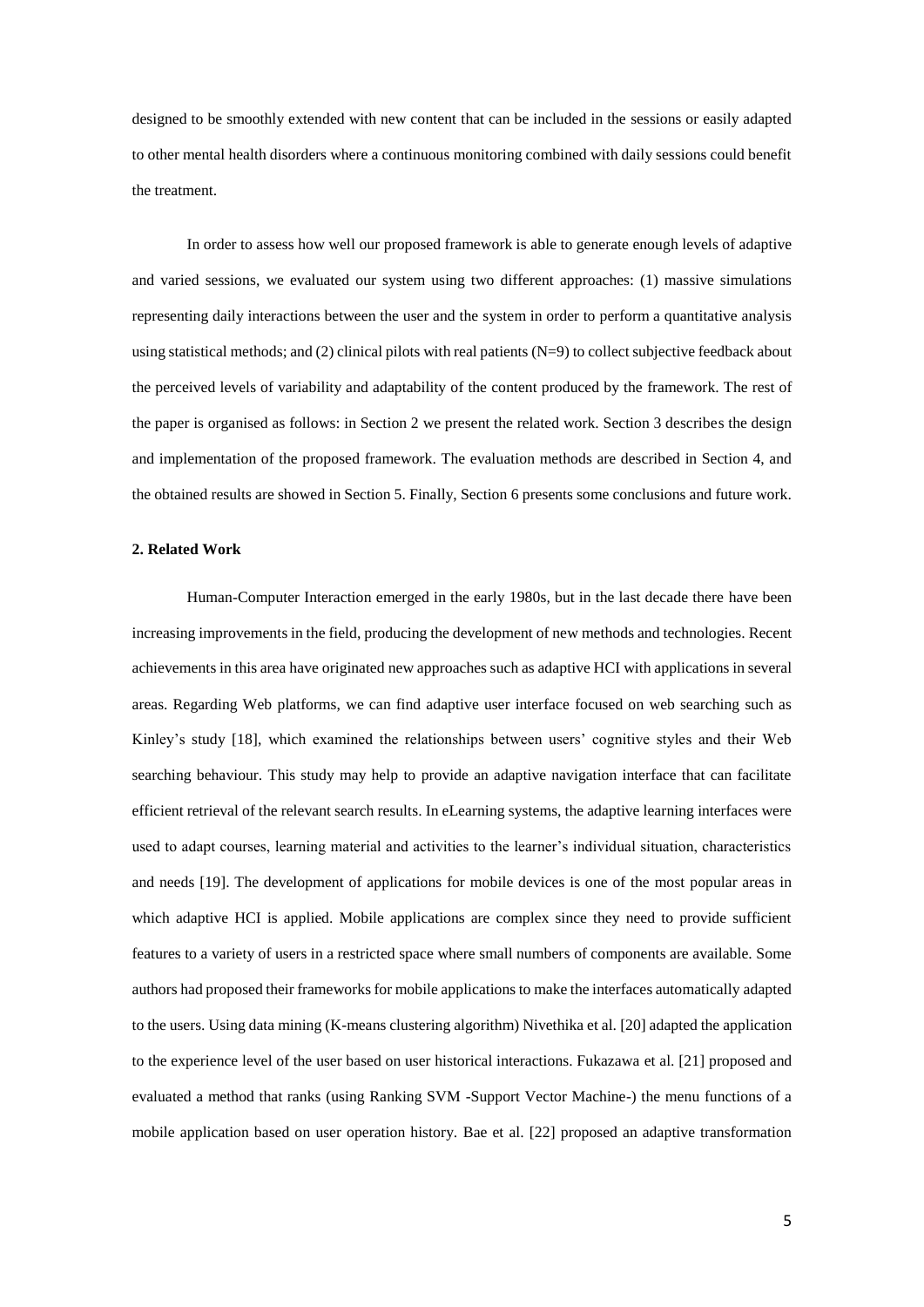framework that automatically adjusts the content and the appearance to different devices (different sizes and capabilities).

The health care domain is a significant area in which adaptive HCI can be of great benefit to eHealth systems, where one of the main challenges is the management and delivery of critical information in a way which is easy to understand for heterogeneous groups of patients (different individual abilities, interests, and needs) [9]. One of the main goals in this domain is to enhance the acceptability and usability of health care applications, thereby contributing to a better personalisation of the system outputs for a particular user (i.e. patient, doctor or both).

Adaptive techniques in HCI have been integrated in several Clinical Decision Support Systems (CDSS) in all stages of medical treatment and in most medical areas. Sherimon et al. [23] presented an adaptive questionnaire for diabetic patients based on ontologies, semantic profiles, guidelines, and risk assessment. This questionnaire adapts itself based on the patient's medical history. Bental et al. [24] describe an adaptive medical system for patients with cancer that uses both content and navigation adaptation. The content of the presented information is adapted to the patient's situation and disposition, and the process of illness and treatment. The system proposed by Francisco-Revilla et al. [25] supports adaptive medical information delivery of different medical tasks for users with different levels of expertise. This system supports three tasks: description of medical procedures, supporting the diagnosis, and providing information on health concerns. The work described in Giorgino [26] presents a prototype of a home monitoring system for hypertensive patients through a dialogue on the telephone with an intelligent system. The system implements an automatic speech recognition module in order to collect data about their health status (such as blood pressure, heart rate, or weight) to infer an evaluation using medical guidelines, and performed the content of the conversation. Another related work was presented by Kharat et al. [7] in which they presented a system able to adapt the conversation content with humans based on emotion recognition from facial expressions using neural networks.

Several Knowledge-based techniques in Artificial Intelligence are available to represent the knowledge in a DSS. One of the most popular techniques used for problem solving in intelligent systems is the use of recommendation systems such as Case-Based Reasoning (CBR) which uses past store cases to solve a new problem by recalling similar cases; and Constraint-Based Recommendation which is based on an explicitly defined set of variables and constraints. Another popular technique is the Rule-Based System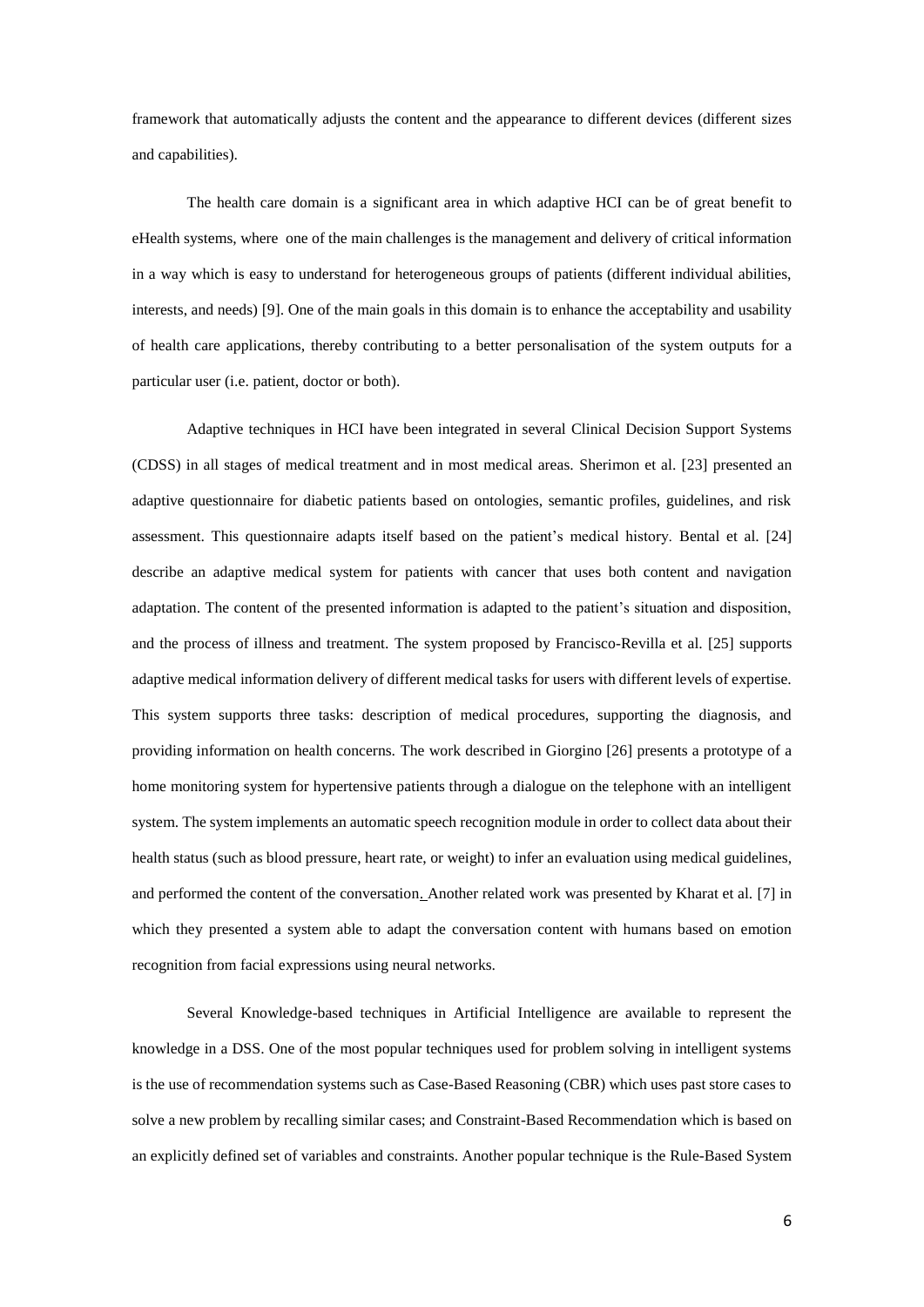(RBS) which solves problems by facts and rules derived from expert knowledge. We can find RBS applied in different health domain, such as in [27], in which a RBS was developed and evaluated in the prevention and treatment of diabetes mellitus. In [28] an adaptive RBS implemented an iterative technique based on previous experience to improve clinical-decision making. So a rule-based system can only be implemented if comprehensive knowledge is available. It is possible to use a hybrid of these systems such as in Ekong et al. [29], where neural networks, fuzzy logic and CBR are combined to model a DSS for the diagnosis of depression disorders. Another hybrid example is provided by Wang et al. [30], where he combines CBR and RBS with fuzzy theory for planning treatments in young people with mental disorders. So, the proper acquisition, representation and management of this knowledge are mechanisms responsible for the behaviour of the system, and which determine the efficiency of the HCI.

In the context of adaptive HCI applied in computer-based psychotherapy for the treatment of anxiety or depressive disorders, we can find systems that implement Cognitive Behavioural Therapy (CBT) as the key component of the session's content such as Beating the Blues [\(http://www.beatingtheblues.co.uk/\)](http://www.beatingtheblues.co.uk/) [31], Overcoming depression [32], or MoodGym [\(https://moodgym.anu.edu.au\)](https://moodgym.anu.edu.au/) [33]. The content of the sessions is predefined on sequencing CBT activities where the user continuously follows the path that the CBT therapy sets and patient responses do not influence the planning of the disclosed activities. One of the initiatives that developed a system similar to the one presented here is the SimCoach project [\(http://www.simcoach.org/\)](http://www.simcoach.org/) [34]. SimCoach is a web-based virtual character that aims to help military personnel and their family members in different areas related to mental health including depression, post-traumatic stress disorder, brain injuries, substance abuse and the prevention of suicide amongst others, by offering expert advice and healthcare information. SimCoach does perform dynamic planning of session content before the next activity is disclosed, depending on the patient response. The system provides a text analysis mechanism applied to patient inputs. The system detects keywords associated with different texts / activities and infers the next most suitable activity. A key difference between our own system and SimCoach is that in our framework, the content of the session is not only adapted based on the patient's responses but on three main factors: (i) actual patient responses, (ii) historical data, and (iii) clinical requirements. Moreover, the processing and analysis of patient inputs are performed differently according to the type of data received (i.e. questionnaire scores, signals of physical and sleep activity coming from sensor devices, agreement with suggested activities or the selection of negative thoughts). Finally, Lisetti et al. [35] presented and evaluated an empathic VA that aimed to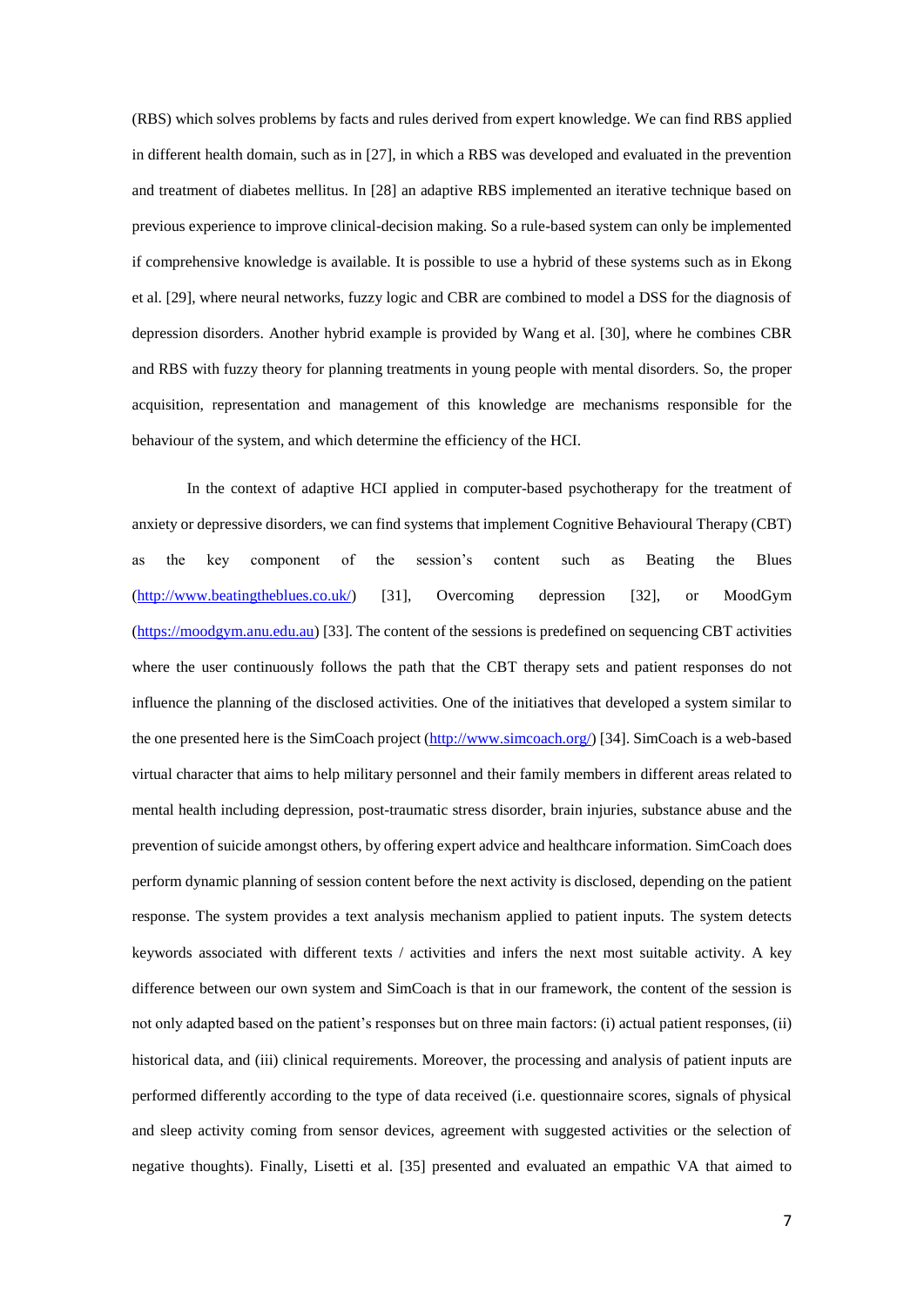increase the effectiveness of behaviour change in patients with excessive alcohol consumption, by means of user engagement and motivation. The main differences between our framework and Lisetti's work is that they analyse only subjective patient input data (such as questionnaires) while in our work we also analyse objective data collected from a set of sensor devices to provide useful and personalised treatment-related activities.

#### **3. Design of a Modular Architecture**

The design of our system has been performed adopting a user centred design (UCD) methodology by involving a set of patients, clinicians and caregivers with expertise in bringing continuity of care at all levels of healthcare delivery. Figure 1 shows the general architecture of the proposed Personal Health System, which is formed by three separate but interrelated, layers designed to facilitate scalability, flexibility, and maintainability. The layers include:

- (i) **The data reception layer** (or input layer), responsible for managing the inputs from the patient, including objective data acquired by a set of actigraphy sensor devices, and subjective data obtained from patient responses to standardised questionnaires.
- (ii) **The data processing layer**, which implements the core of the Clinical Decision Support System (CDSS) that analyses the input data and produces the content of the daily sessions. This layer is also responsible for collecting and summarising the information used to construct a weekly summary report.
- (iii) **The data transmission layer** (or output layer), responsible for preparing and sending the content of the session to be used by a Virtual Agent to interact with the user. Through this layer the weekly summary report is also sent to the clinician, containing relevant information about the patient's wellbeing evolution.

The work presented in this paper is focused on the Data Processing Layer as the mechanism responsible for producing the adaptive contents of the session according to the patient's detected condition. The importance of this layer from a HCI perspective is how the content that will be communicated to the patient is produced and managed. The content must be sufficiently personalised and adapted to user needs in order to better engage the user. The Data Processing Layer is composed of four modules (their main features are listed in Table 1) that generates the adapted sessions' content: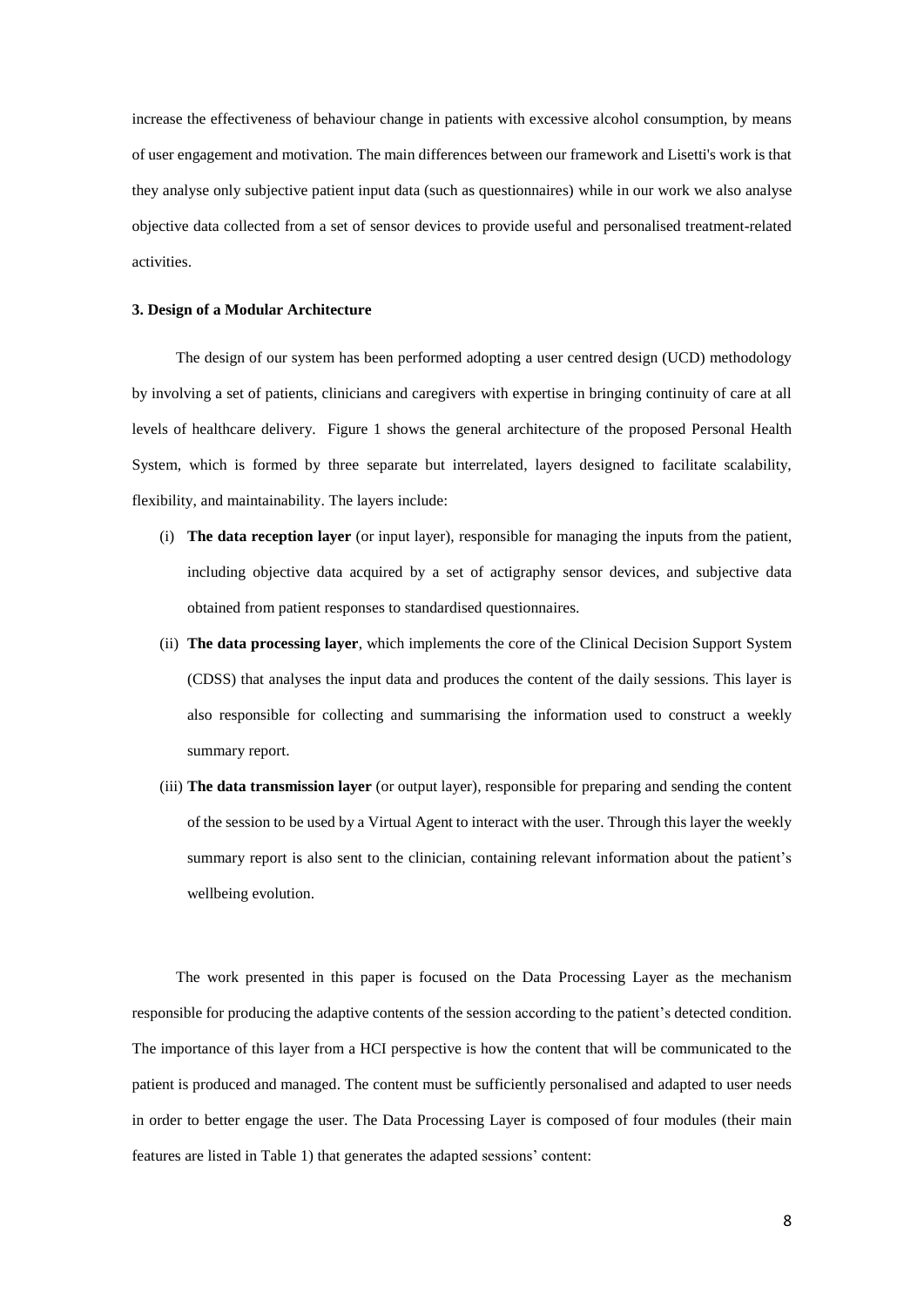(a) **The Data Analysis Module (DA)** receives and analyses the signals from the sensor devices to infer clinical findings such as *Low Activity* or *Restless Sleep*; The analysis performed by the DA module includes the following steps:

- 1. Fusion of the actigraphy signals obtained by multiple sensors using a novel multi-sensor fusion methodology described in [36].
- 2. Detection of missed data, and segmentation of sleep periods based on a twostep threshold-based strategy described in [37].
- 3. Generation of daily activity patterns based on FDA formalism [38] as described in [39].
- 4. Detection of anomalous activity signals based on the K nearest neighbour (Knn) algorithm [40].
- 5. Generation of enriched comparative plots of daily actigraphy patterns proposed in [39].

All the results of the DA module are stored and are the input used by the rest of the modules.

(b) **The Knowledge Extraction Module (KE)** implements a Rule-Based System that transforms all input information into clinical coded concepts. This module uses the JESS Rule Engine<sup>2</sup> ("Java Expert System Shell") as the inference mechanism. The selection of an RBS was mainly due to the fact that the knowledge representation -from clinical experts- is readily achievable using facts and rules. A large set of simple rules can infer complex behaviour, ensuring good scalability and maintenance.

An example of the KE output is based on the Patient Health Questionnaire (PHQ-9), which is a specific self-report questionnaire to assess depression severity during the past 15 days. Question nine on PHQ-9 is related to self-harm and suicidal thoughts. The *Algorithm* 1 shows an example of a KE rule encoding the representation of patient's response to the PHQ-9 question. The first part of the rule calls a Java function in order to assess if patient suicidal risk exists (using question number 9) or if the overall result of the questionnaire reveals a negative tendency in comparison with previous results. In either of the two cases, the KE infers the "*Deterioration\_of\_status*" clinical concept in order to alert a negative condition detected in the patient, which will result in the execution of a crisis plan. The second part of the rule assesses the overall result of the PHQ-9 and classifies the level of depression into one of the SNOMED-CT based clinical concepts: Mild, Moderate, or Severe.

**.** 

<sup>2</sup> <http://herzberg.ca.sandia.gov/>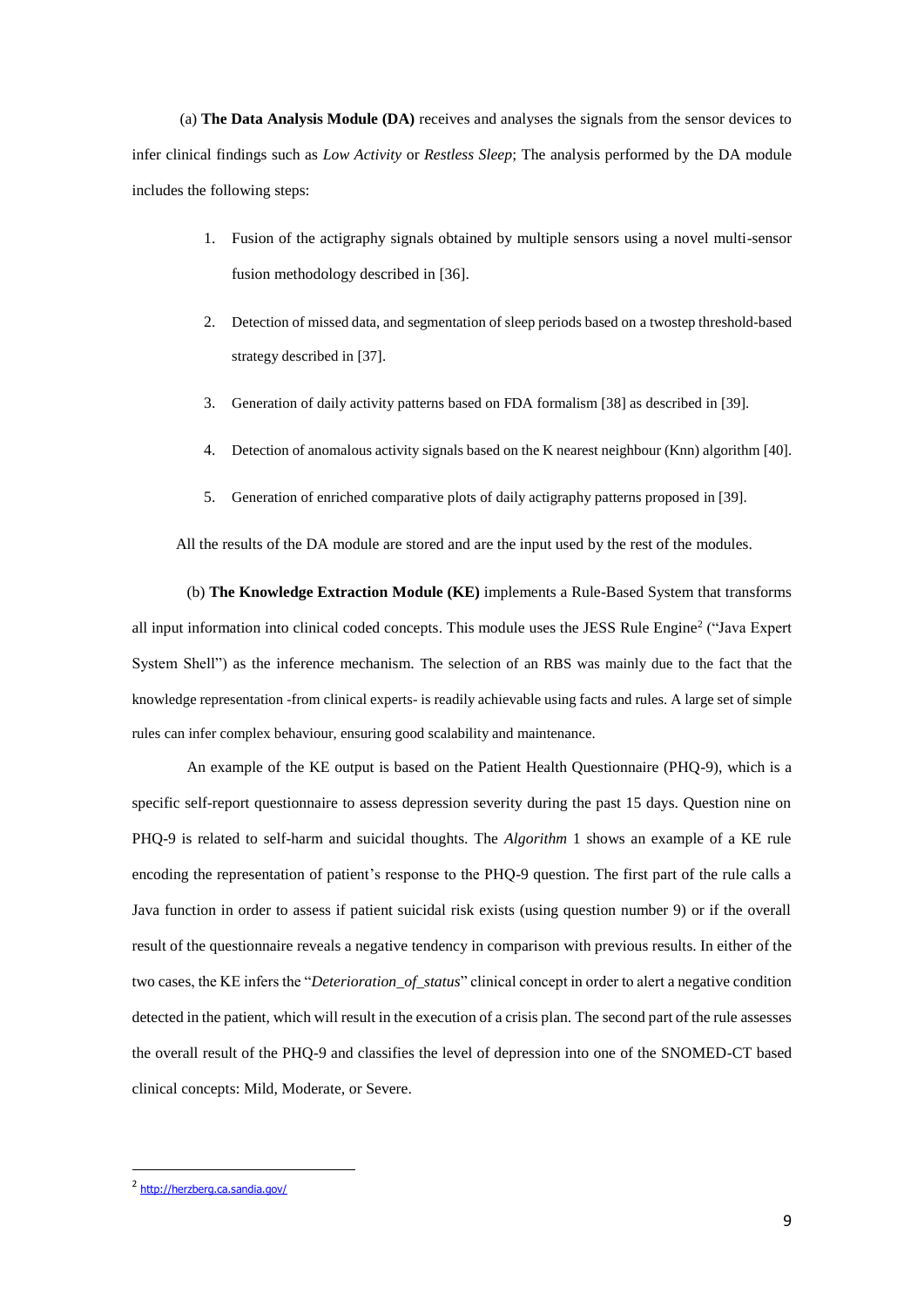```
;;-------------------------------------------------------------------------------
;; RULE KE_PHQ9_QuestionNumber_9_Received
;;-------------------------------------------------------------------------------
(defrule KE_PHQ9_QuestionNumber_9
  2! \leftarrow (Data{name == "Request_PHO-9_9"}(idSession ?l_IdSession) (value ?value)(value2 ?value2))
 ?ll <- ( variable (name "KE_PHQ9_Summatory") (value ?valueSum))
 (test (eq ?l_IdSession(Utils.getIdSession)))
 \Rightarrow(if (Utils.isEmergencyPlanEnabled (?value ?*THRESHOLD_VALUE_PHQ9_QUESTION*) then
       (bind ?d(new Data))
       (?d1 setName "Deterioration_of_status")
       (?d1 setCode "390772001")
       (Utils.setDate ?d1)
       (Utils.setIdSession ?d1)
       (?d1 setOntology "SnomedCT")
       (add ?d1)
)
;;Assessment of the questionnaire result
(bind ?d(new Data))
(?d setName "KE_PHQ9_Completed")
(if (and \geq (+ ? valueSum ? value) 0)(\leq (+ ? valueSum ? value) 5)) then
            (?d setValue2 "MILD DEPRESSION") 
            (?d setCode "310495003")
)
(if (and > (+ ?valueSum ?value) 5) (<= (+ ?valueSum ?value) 10)) then
            (?d setValue2 "MODERATE DEPRESSION") 
            (?d setCode "310496002")
)
(if (and <math>~(+ ?</math> valueSum ?value) 10)) then (?d setValue2 "SEVERE DEPRESSION")
            (?d setCode "310497006")
)
(Utils.setDate ?d)
(Utils.setIdSession ?d)
(?d setOntology "Snomed")
(add ?d)
(retract ?ll)
(retract ?l)
)
```
*Algorithm 1: Example of coded JESS rule in the Knowledge Extraction Module. This example is used to assess whether a suicidal risk or a negative tendency in the patient's depression level exists, inferring the "Deterioration\_of\_status" concept coded in SNOMED CT as 390772001. Additionally, this rule assesses the depression level and creates a PHQ-9 result concept coded in SNOMED CT ("Mild": 310495003, "Moderate": 310496002, and "Severe": 310497006) based on the current user response.*

(c) **The Knowledge Inference Module (KI)** is a similar RBS to the one implemented in the KE module but with a different purpose. The KI module infers a set of recommended tasks to be suggested by the system to the patient during the course of the session. These tasks represent specific dialogue acts used by the Virtual Agent during the interaction with the patient (see [16] [14]). For example, if the KI receives the "*Restless Sleep*" clinical concept from the KE,the KI will infer the task "*Provide\_Sleep\_Info*" used to provide information about recommendations to be followed that would help the patient to get better quality sleep. Other information used by the KI includes clinical specifications related to the treatment coded in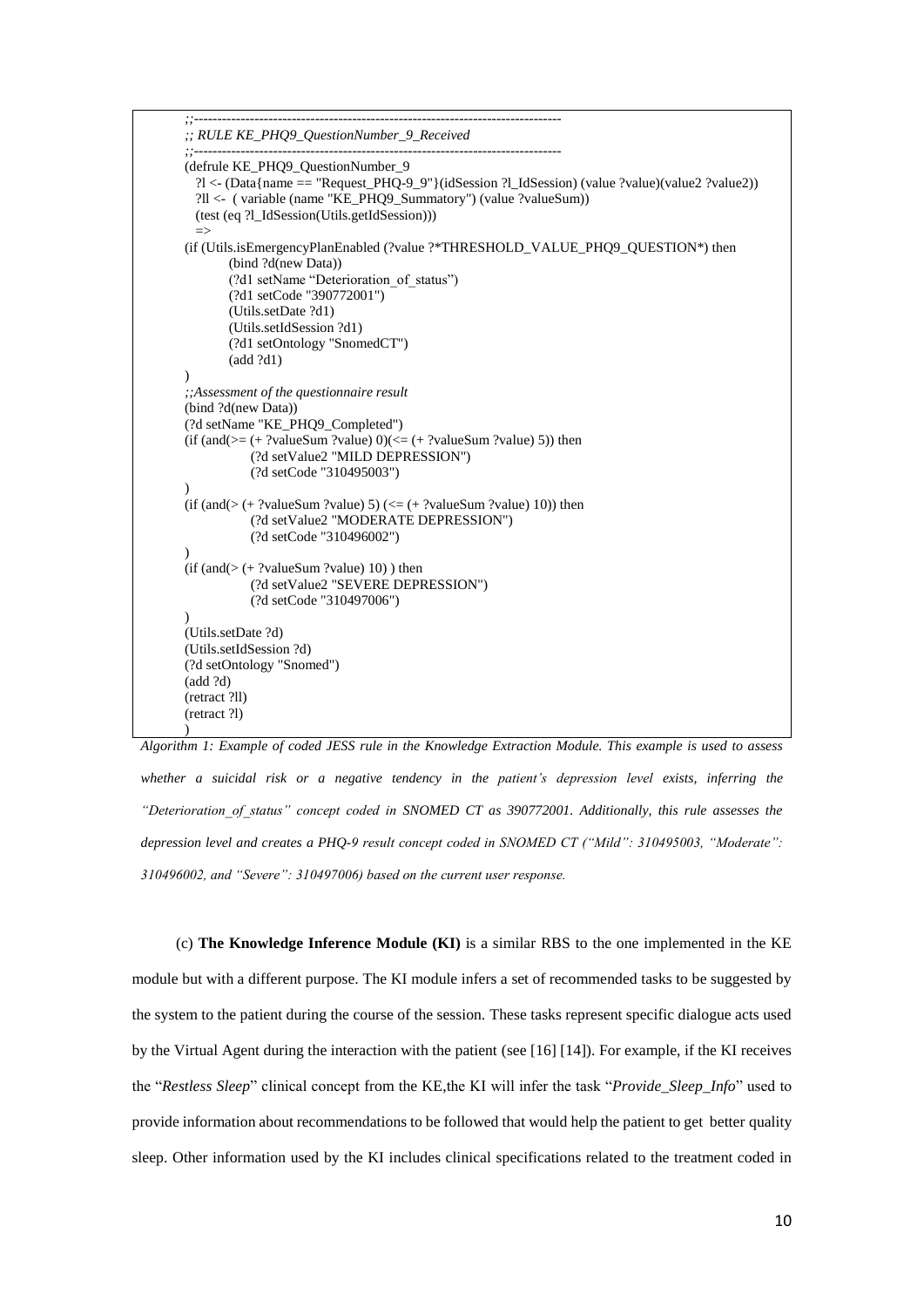the rules of the KI. For instance, one of the tasks offered to the patient is the setting of at most three activities to carry out during the current week (e.g. "go shopping", "call a friend", "take a walk", etc.). When the system detects that the patient has configured a weekly activity plan ("*Configure\_Activity\_Plan*"), the KI will provide the patient with some reminders about the selected activities ("*Ask\_For\_Planned\_Activities*") and obtain information about whether the patient has performed the activity plan and how many times during the week those activities were carried out.

Finally, the historical data retrieved from the user model is also taken into account to infer new tasks. For example, the system can launch reminders such as "*Activity\_Reminder*" or "*Welcome\_Reminder*", which are used to suggest the daily use of the system and execution of activities to the user when the system detects that the last data received from the actigraphy sensor or the last user login into the system was more than 3 days ago.

(d) **The Session Planner Module (SP)** manages the set of tasks inferred by the KI. The SP is the mechanism responsible for planning the patient's activities during the daily sessions. The flexibility and dynamism of the SP adapt the content of the daily session at each interaction cycle depending on the current responses from the patient. It is able to make a new plan if necessary by adding, removing and/or changing the order of the activities in real time, avoiding the repetition of sessions with exactly the same content and thus avoiding routine work by the patient.

The SP plans the most adequate daily session for the patient based on:

- 1. The set of inferred tasks by the KI.
- 2. The user model, which contains information about previous and current sessions (such as the periodicity of the executed activities, banned activities, or the current selection on session length).
- 3. The pre-defined settings that clinicians configure according to the most appropriate treatment for each patient (or set of patients). Clinicians can define an adequate scenario, establishing -for each task- the number of times (minimum and maximum) that the task needs to be executed, its priority, and constraints or dependencies between tasks. Some tasks have special characteristics, such as the *interruption tasks* (e.g. the execution of a Crisis Plan triggered by a request from the user in the GUI or by a low score detected in PHQ-9). If the SP detects one of these tasks, the current plan is deleted and the interruption task is executed immediately.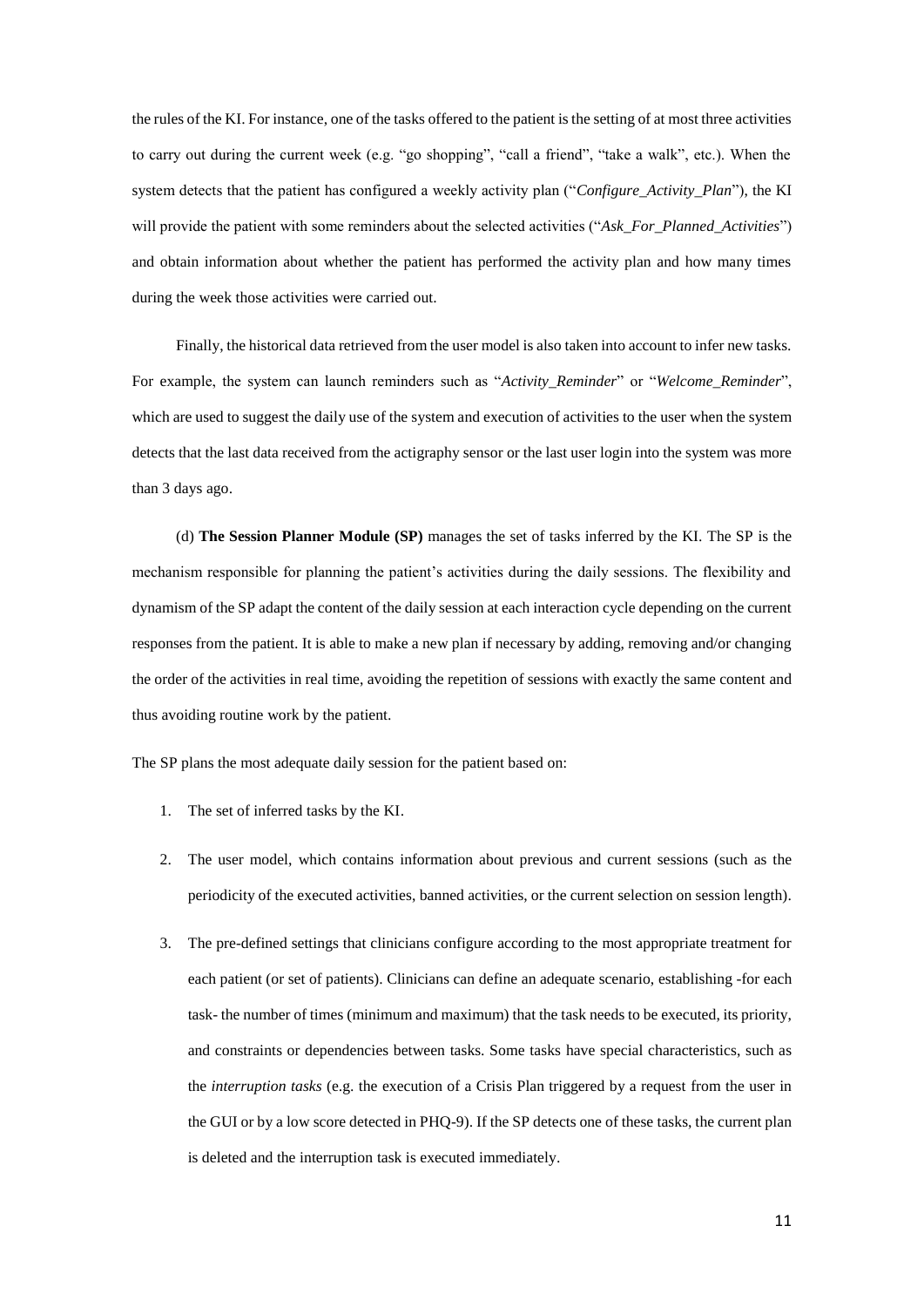# **4. Evaluation Method**

Our research method and functional evaluation of the developed framework has been motivated by answering the following addressed question: "*Is our developed architecture able to generate a sufficient degree of adaptive and varied sessions that can contribute to increasing and maintaining the interest of the users?*". For this purpose, we conducted two different approaches: the generation of simulated data, and the involvement of patients to collect their feedback about the system. In the simulation process, a range of synthetic data was produced to perform a deep statistical analysis of different possible outputs produced by the data processing layer of the system. In the evaluation where a set of patients was involved, our proposed framework was integrated into a full system used in two clinical pilots.

## **4.1 Evaluation Based on Simulations**

#### **4.1.1 Definition of Scenarios**

The methodology to assess the levels of adaptability and variability in the content of the sessions produced by our proposed framework has included the definition of two scenarios based on clinical requirements: **restrictive** and **flexible** scenarios. The difference between the two scenarios is based on how some clinical requirements (associated with the support of the treatment) are pre-defined for the generation and planning of the different activities that form a session. Both scenarios are based on the requirements defined by the clinicians of the Help4Mood project. The settings of the flexible scenario are less stringent than the restrictive scenario, i.e. the number of times that an activity needs to be offered to the patient or how these activities should be ordered during a session is more open than in a restrictive scenario (Table 2 lists the settings used during the generation and planning of the actions –dialogue acts– for both scenarios).

The final planning and selection of the specific content to be included in a session is dependent on these pre-defined settings and the best way to observe the differences produced from the dynamic input data is the comparison of the sessions produced in the two different scenarios. This comparison will help to assess the level of adaptability in our framework to the constraints defined by the clinicians. The rationale behind the definition of different scenarios is the generation of different content of the sessions according to the particular preferences of each clinician. For example, while some specialists would prefer the inclusion of a large number of different activities to support the treatment, some others would prefer the execution of a small number of more focused, activities based on the specific condition of each patient. Bearing this in mind, for the functional evaluation of the framework we have set the restrictive scenario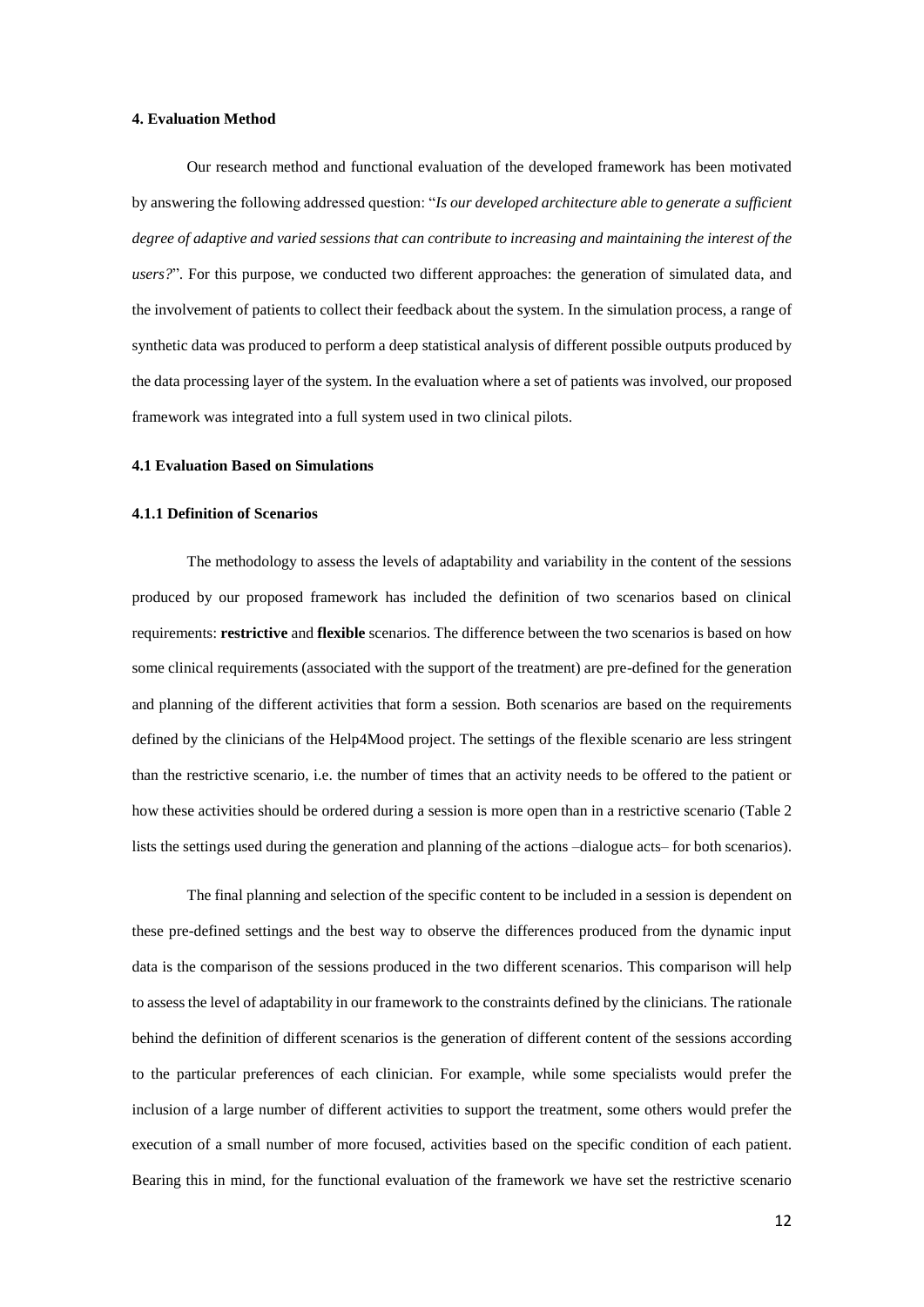defined by a high number of constraints in the relative order and dependencies between tasks, as well as in the periodicity and priority of the tasks. The flexible scenario was defined with a minor number of constraints. It is expected that the restrictive scenario would provide a low level of variability in the content of the sessions compared to the flexible scenario due to the differences in the pre-defined settings. An extremely restrictive scenario could generate static daily sessions (i.e. producing exactly the same content in every session). On the other hand, an extremely flexible scenario could generate almost fully random sessions based only by the user inputs generated during the interaction.

## **4.1.2 Variables and Evaluation Space for Simulations**

One of the goalsin the evaluation process was to demonstrate that our framework is able to produce different levels of adaptive and varied content according to the settings in the different scenarios A set of simulations were executed representing the interaction between the system and the user through the generation of random values in the simulated responses from a patient. The random values used as patient responses were based on the range of values that a patient could give in a real interaction with the system. For example, if the virtual agent of the system asks "How is your mood today?" –which correspond to the Daily Mood Check 1 activity-, the simulated response generates a random value between 0 and 100, the same scale that a patient needs to choose during a real interaction. In other cases, we used categorical responses, such as when the virtual agent asks: "Which session length do you prefer?", corresponding to the activity *Select Type Session*. In this case a random value is generated representing the available "Long", "Medium", or "Short" responses. In this way we have generated a set of simulations containing values that a patient could select during a real interaction. The evaluation space corresponds to the multivariate combination of answers to all questions that might make sense given the context of the patient.

During the execution of the simulations we used 19 tasks (see *Table* 2) and 31 subtasks. A task could be formed by one or more sub-tasks –i.e. different dialogue acts used to provide the patient with all the information to execute the task. For example the *Introduce Relaxation Exercise* is formed by three subtasks: *Select Voice* (the patient selects a pre-recorded voice which provides the instructions of the relaxation exercise), *Preparing Relaxation Exercise* (the patient receives the information required to start the exercise), and *Perform Relaxation Exercise* (the dialogues that represent the execution of the exercise). In order to obtain smoothed distributions of our results, we have executed a total of 20.000 simulations of interactive sessions (10.000 of them with the restrictive scenario and 10.000 with the flexible scenario).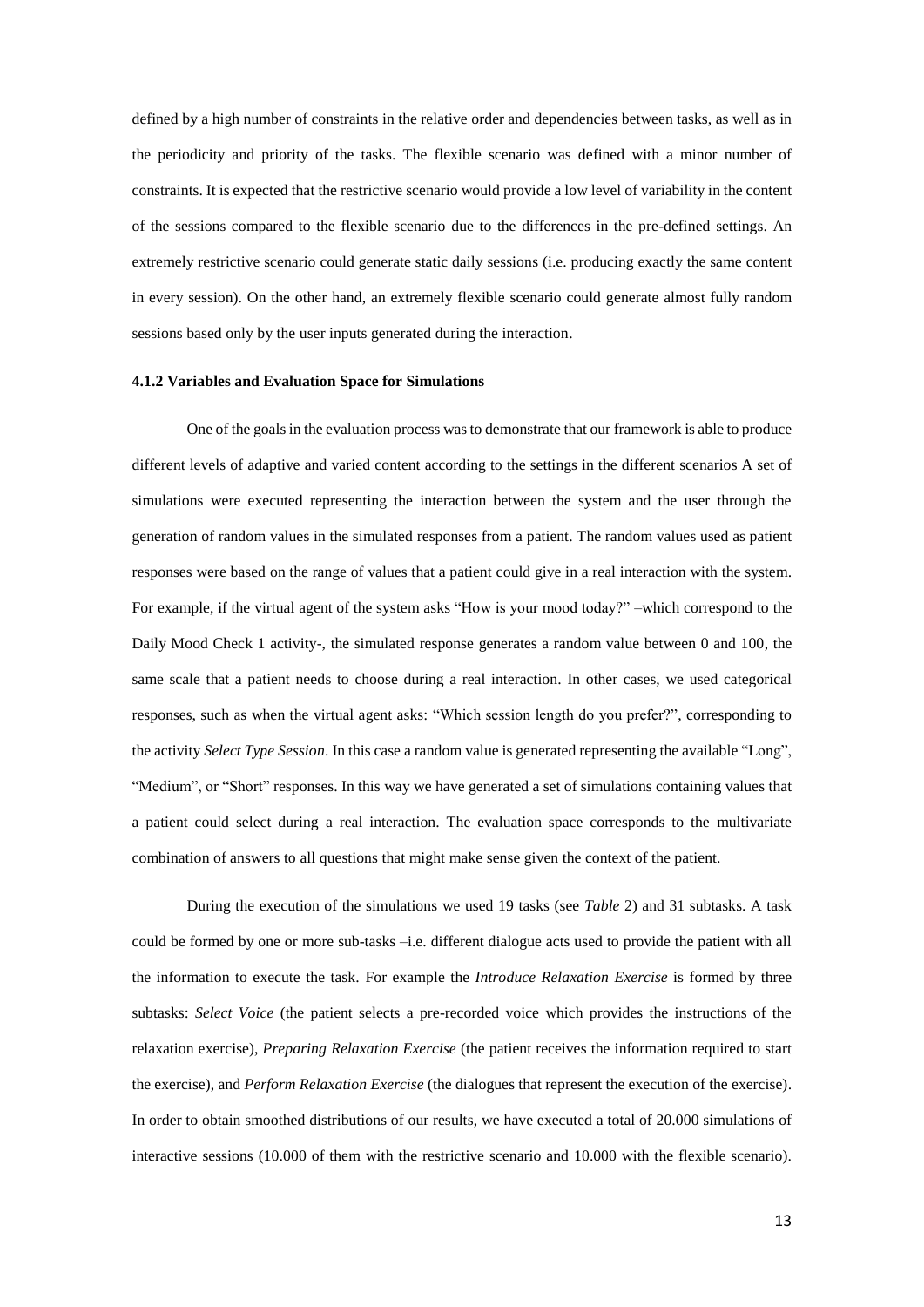After carrying out simulations, we conducted the assessment of the adaptability and variability levels of the content produced in the session. For our evaluation purposes, we define the adaptability as how much the content of a session (activities/suggestions/questionnaires offered to the patient) can change dynamically during the interaction according to the current and past information received and inferred about the patient's condition. The variability was defined as how the order of the content is offered depending on the user's actions during the interaction and the set of restrictions defined by the clinicians.

# **4.2 Evaluation with Real Patients**

## **4.2.1 Definition of Pilots**

In order to complete the assessment, an evaluation with real users was performed. Two incremental pilots were defined by the clinical staff of the Help4Mood project according to the ethical and clinical requirements of Help4Mood project. The main aim of these pilots was to test the feasibility of deploying H4M in different clinical contexts. The results presented in this work are only those focused on the subjective feedback collected from the participants about the perceived variability and adaptability of the session's content produced by our proposed frameworks.

In the first pilot seven real depressed patients from Romania and Spain were enrolled. For two weeks, all of them used the full system at their homes. In pilot 2, two patients from Spain took part and were asked to use the system on daily basis for four weeks (see Table 3). The inclusion and exclusion criteria for enrolling in the pilots were:

- Participants were aged between 18 and 64 inclusive.
- Major Depressive Disorder (MDD) as primary diagnosis.
- Absence of other mental disorders (bipolar, psychotic, or panic).
- Beck Depression Inventory II (BDI-II) score above 9 and below 31.
- Participants were recruited on a voluntary basis.
- Participants lived at home, in the community.
- Patients were free from pharmacological and therapeutically treatments.

In both pilots the clinical experts set the framework with a restrictive scenario. The clinicians established the majority of the tasks, as prescribed and strictly. This fact, together with the low number of available tasks in the pilot  $1 (N=17)$ , is expected to cause a low variability and adaptability of the system. Nonetheless, in the second pilot two new tasks are added so the variability and adaptability should show a small improvement. These new two additions were the relaxation exercises "*Introduce Relaxation Task*"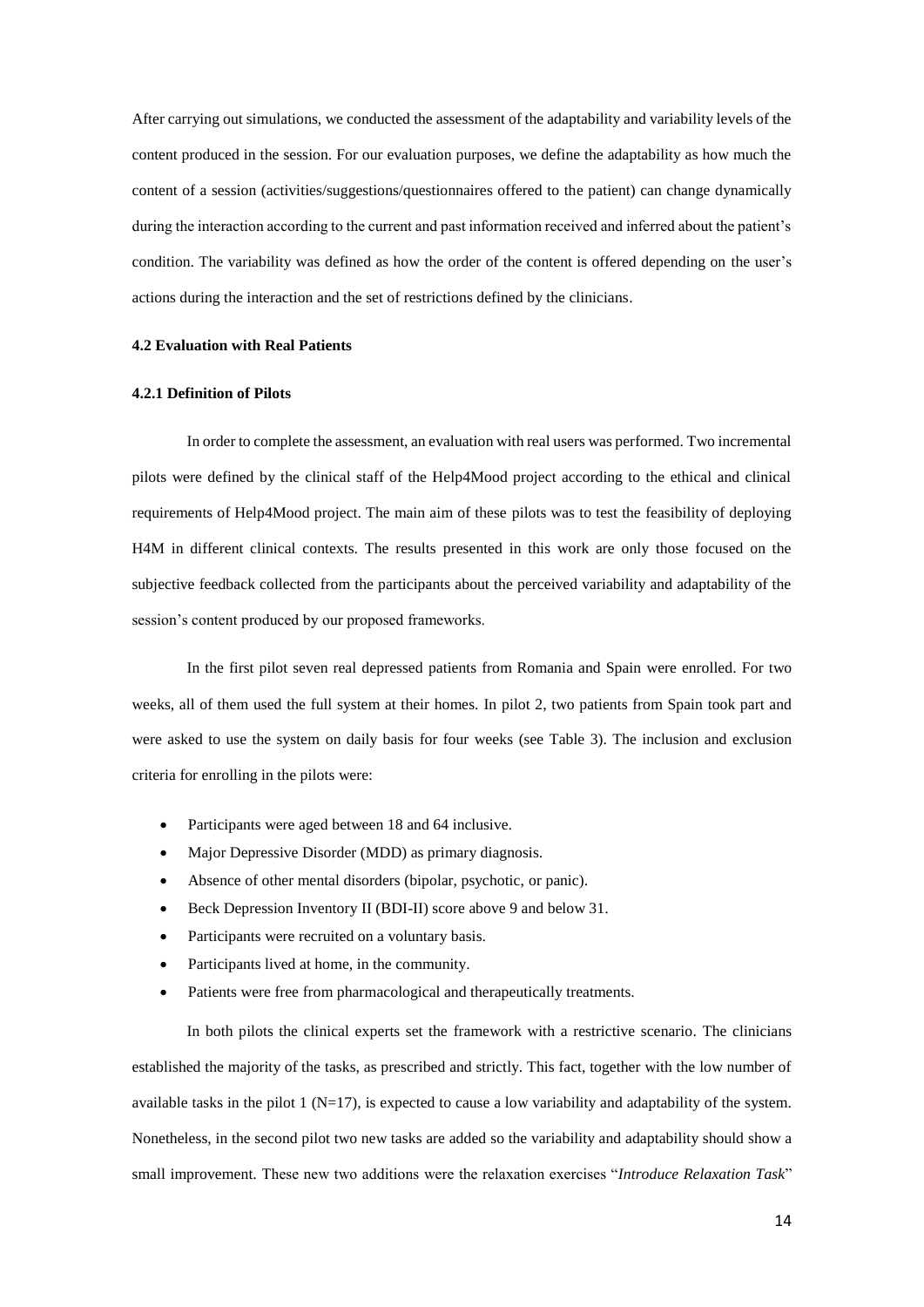(ID=12), and the setting of a plan of activities to perform during a week "*Ask For Planned Activities*"  $(ID=14).$ 

#### **4.2.2 Evaluation Procedure**

At the end of the pilots, every participant filled in an eleven-item questionnaire to collect the perceived usefulness of different functionalities of the system. Regarding the perceived level of variability and adaptability, the questionnaire included two questions (see Table 4): Q1 for the assessment of the adaptability (length of the sessions) and Q2 for the assessment of the variability in the content offered by the system. We used the 3-point Likert scale (+1: adequate; 0: neither; and -1: non-adequate) in order to compare the results of the two pilots.

#### **5. Results**

#### **5.1 Results from Simulations**

#### **5.1.1 Adaptability**

Taking into account that a key characteristic of people with depression is the loss of interest in doing things, and even simple daily life activities would represent a major effort, the most relevant parameter to assess if the level of adaptability of the system is adequate or not according to the patient condition is the length of the sessions. This allows us to know if the length of the sessions needs to be adapted according to the patient's stamina. Hence, we evaluate the adaptability level as the number of planned tasks during a session. The implementation of our framework into the Help4Mood system to learn the patient's stamina is through a direct question about what type of session's length the patient would prefer (*Select Session Type* task). According to the patient preference our framework adapts the content, and thus the length of the session, according to the scenario and to the model of the user. In the flexible scenario it is expected that the length of the session will be more conditioned by the user's answer, because only functional restrictions and minimum clinical restrictions have been set in the system. However in the restrictive scenario it is expected that the length of the session will not only be conditioned by the user's answer but also by the restrictions set in the system based on therapeutic and clinical indications. It is expected that *long* sessions will be longer in the flexible than in the restrictive scenario, and that *short* sessions will be shorter in the flexible than in the restrictive scenario, mainly due to the different settings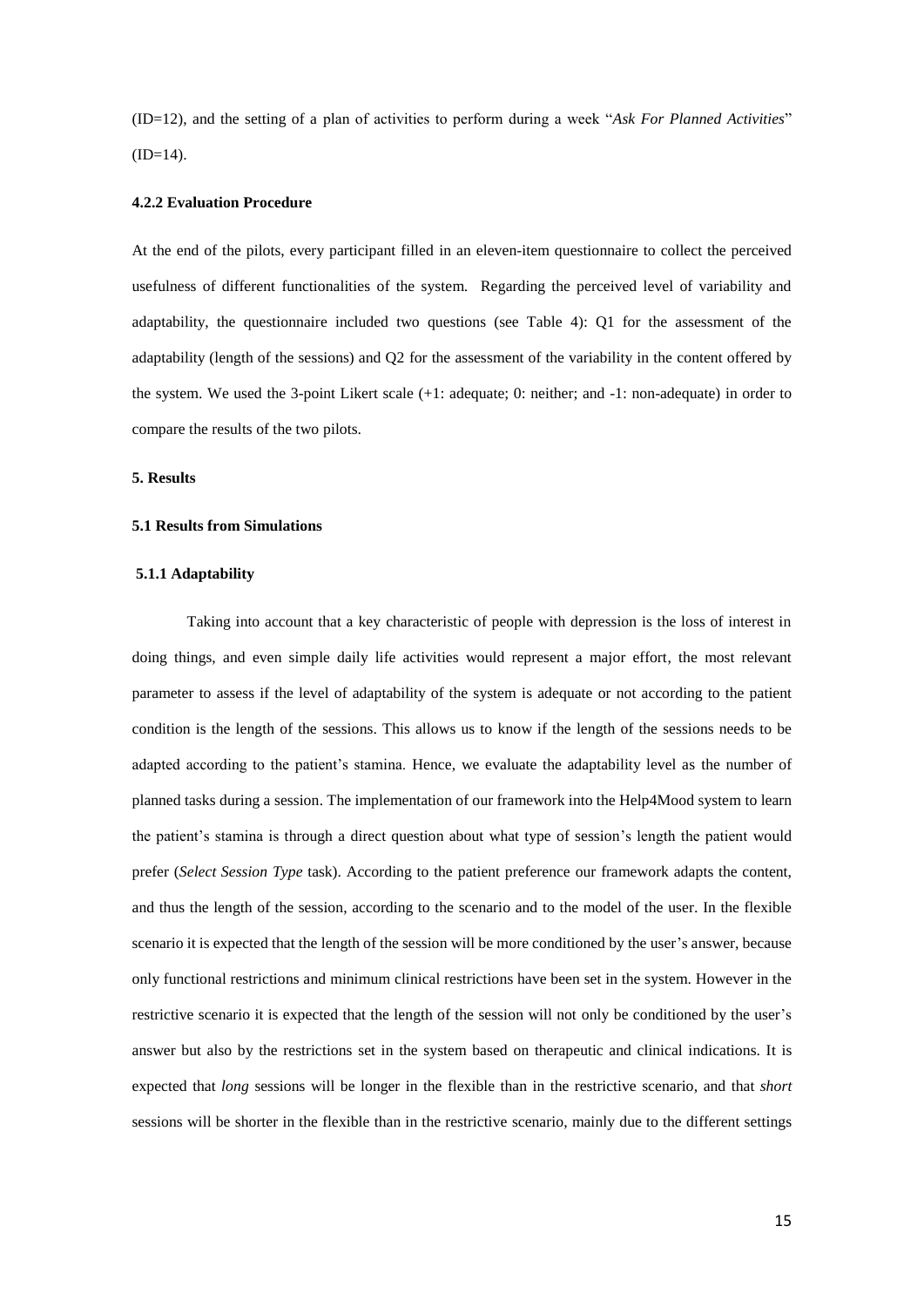related to the values associated with the minimum and maximum (*minExecutions* and *maxExecutions*) number of executions of the activities per week in the two scenarios.

The analysis of the adaptability level is based on the differences between the probability distributions of the short, medium and long sessions obtained from the simulations in both scenarios. These distributions have been obtained using the Kernel smoothing function estimate [41] based on a normal kernel smoother. From the obtained distribution of the total amount of planned activities we can identify in the graphs of Figure 2 the three different types of sessions.

As we observe in the plots, there is a difference in the length of the session depending on the defined scenario. These differences originate from the settings associated with the periodicity of the activities defined in the *maxExecutions and minExecutions* parameters set with different values in each scenario. In the short and medium length sessions, the number of activities planned in the restrictive scenario produce slightly longer sessions than in the flexible scenario (see the slope of the probability distribution functions in the first two plots of Figure 2). The reason for this difference is that in the restrictive scenario the values of the parameter *minExecutions* are greater than in the flexible scenario (representing a strong requirement that specific activities must be performed a minimum number of times during a week). Therefore, at some point the session length is extended to meet the requirement to perform the specified activities the minimum number of times. On the other hand, *long* sessions trend to be shorter in the restrictive scenario than in the flexible scenario. The reason is that the Session Planner module -regardless of the scenario- always includes all the tasks inferred by the KI, except those tasks that have been executed the number of times defined in the *maxExecutions* parameter or that fail to fulfil any other criteria. In the restrictive scenario the values of the *maxExecutions* parameter are smaller than in the flexible scenario (representing a strong condition that some activities should be executed only a few times during a week). Therefore, for *long* sessions the number of activities planned in restrictive scenarios is smaller than in flexible scenarios.

The differences in session length between the two scenarios are also reflected in terms of the variation in the mean values of the distributions as presented in the following Table 5.

To assess the differences between the two scenarios for each of session types we have used the nonparametric Mann-Whitney U test. For the three session types (long, medium and short), the differences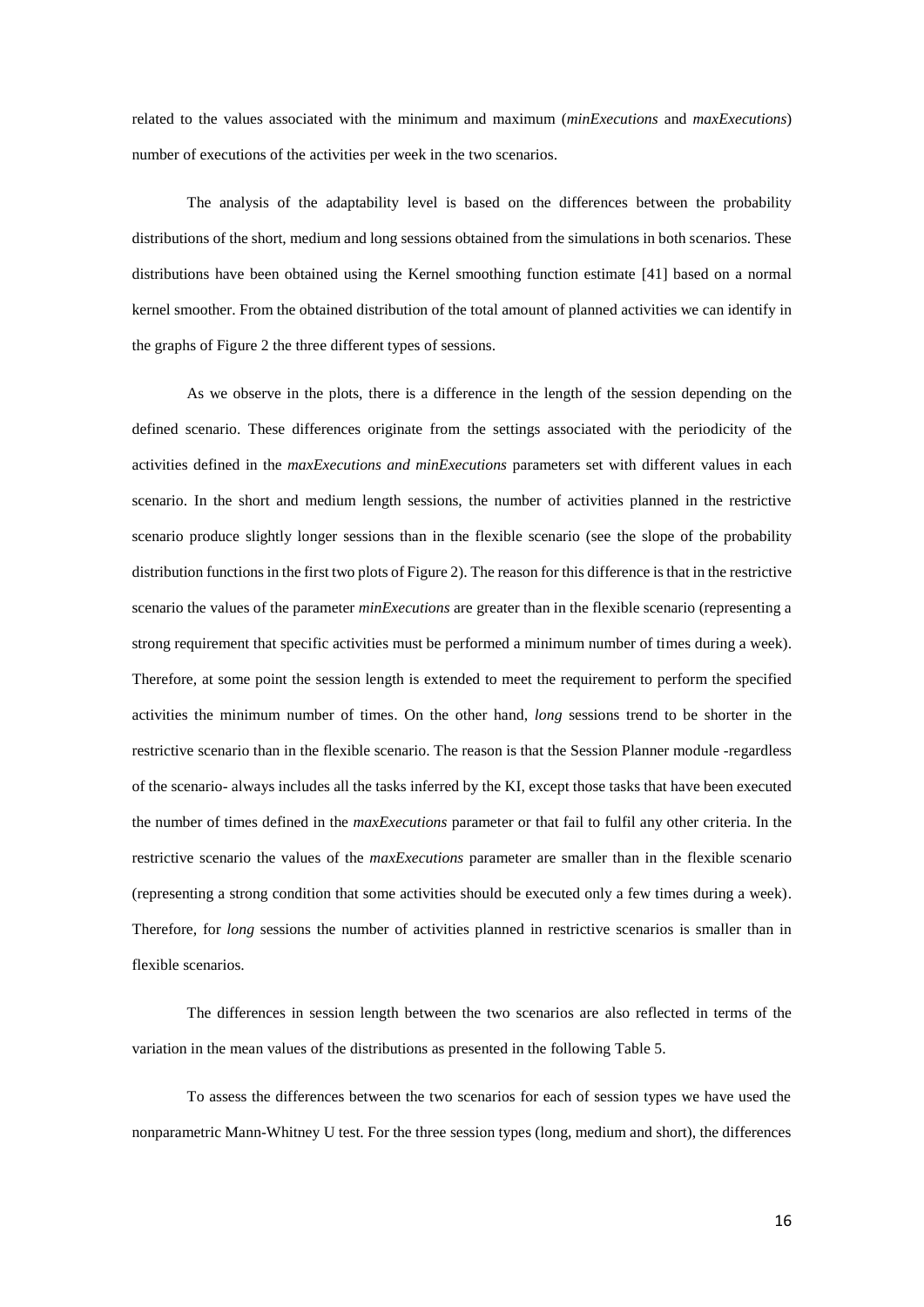in session duration between flexible and restrictive scenarios have been found significantly different, obtaining p-values under 0.01.

The obtained results support the expected results: in restrictive scenarios the content of the session is highly influenced by the clinical and therapeutic restrictions or preferences, whilst in flexible scenarios the length of the session is more influenced by the actions and inputs received from the user than by the pre-defined settings.

#### **5.1.2 Variability**

One of the key aspects in the provision of daily sessions to patients is the capability of the system to offer different content that minimises the risk of system use discontinuation due to the repetitive and routine execution of exactly the same sequences of activities. One strategy to provide varied content during the sessions, even when the offered tasks could be the same in order to meet the pre-defined clinical constraints, is to offer the activities in a different order during the interaction with the user. This way, the patient will address the offered tasks at different moments during the session and the feedback obtained from the Virtual Agent will also change depending on the results of the activities received from the patient. In the simulations, we have also analysed the level of variability produced by our proposed framework.

As in the evaluation of the adaptability, we expected that the level of variability would depend heavily on the configuration that the clinician had defined. Since the framework has been designed to be configured either with a high level of flexibility or moderately static, we have used the same two scenarios again to assess the level of variability that the framework can produce. Comparing the different positions in which the same task is planned for each of the scenarios, we can see some differences. In general, there is more variability in the task position in a flexible scenario than in a restrictive scenario. In a flexible scenario the probability of transition from one activity to another is quite similar for all the activities, except those transitions that are subjected to functional restrictions. The inclusion of clinical and therapeutic preferences in the settings of the system reduces the number of choices or degrees of freedom in the system, potentiating some transitions above others. This behaviour means that the level of variability in a flexible scenario will decrease with the inclusion of the clinical preferences or restrictions.

The Figure 3 shows two heat maps, one for each scenario, where the numbers of transitions from one activity to other during the simulations are represented.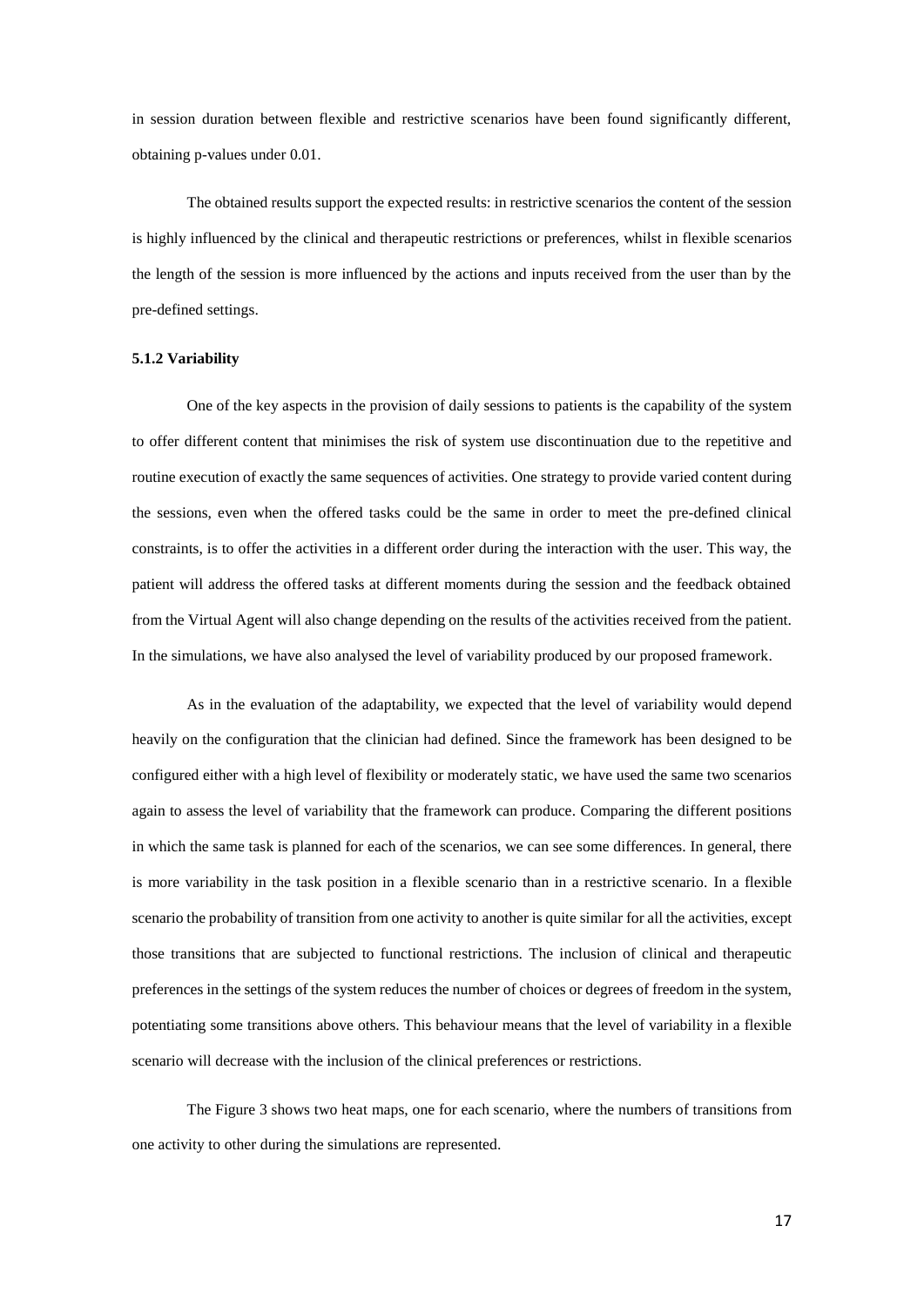We can see that in both scenarios the transition from tasks 1 and 2 to task 3 occurs with high frequency. The task 1 and task 2 represent the dialogue acts to welcome the user at the beginning of each session while task 3 is the first question of the daily mood check questionnaire. Since the clinicians defined that the daily mood check questionnaire must be the very first task (immediately after the welcome) in each session, we can see in the Figure 3 almost identical task transitions in the two scenarios (indices from 1 to 9). In the two scenarios there is a low variability in the order of the tasks corresponding to the four questions belonging to the *daily mood check questionnaire* activity.

Beyond these initial activities, we can start to see the differences between the flexible and the restrictive scenarios on the top right area of the graph. In the flexible scenario, the transitions are more homogeneous and there are not many defined patterns and we can argue that in a flexible scenario there is more variability between sessions than in restrictive scenarios. For the analysis, we have focused on the transitions between indices from 9 to 18, which corresponds to the variable transitions, excluding the transitions that are forced by functional requirements.

As can be seen in Figure 4, in the flexible scenario most of transitions have a similar probability while in the restrictive scenario there is a clear occurrence of banned and recurrent transitions. When analysing the differences in number of low probability transitions (i.e. transitions with less than 2% probability of occurring), we can see that in the flexible scenario only 30% of the transitions were low probability transitions, while in the restrictive scenario the number of low probability transitions increases to 64%. These experiments show how the variability of the session significantly decreases when adding a significant number of restrictions in the settings of the system.

We have also analysed the number of repeated sessions obtained during the simulations for the two scenarios. Repeated sessions are those that contain exactly the same number and in the same order as the activities produced in the session planner. From this analysis, we can see that in the flexible scenario the level of variability is greater than in the restrictive scenario (see *Table* 6). The results obtained in the restrictive scenario show 11.87% of repeated sessions. We can also see that in short sessions, the variability level is lower than in medium and long sessions, which is justified for the smaller number of planned activities.

# **5.2 Results from Pilots**

# **5.2.1 Adaptability and Variability**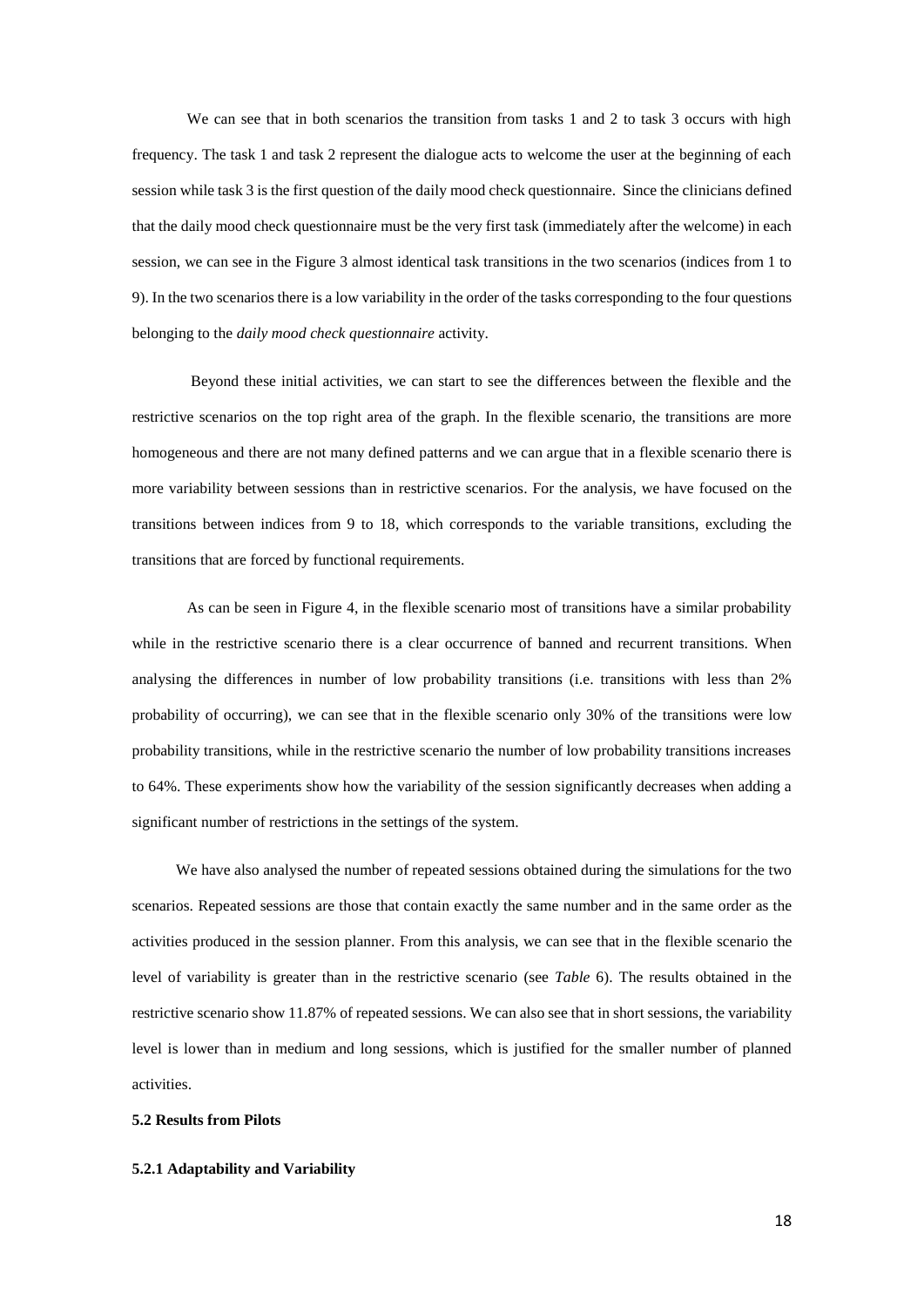The results obtained in pilot 1 showed that the patients considered that the system had a low level of variability and adaptability. These results were not unexpected due to the low number of tasks used during the sessions and the configured restrictive scenario. The results obtained in the second pilot outperformed the results obtained in the first pilots in both the perceived level of variability as well as adaptability. This improvement in the perception of the participants was mainly due to the addition of the two new tasks that produced more combinations of different content and length of the sessions each day. These results (see Table 7) demonstrated that independent of the configuration of the scenario, the more available tasks, the better the levels of variability and adaptability produced by the framework, as also demonstrated with the synthetic data produced in the simulations presented in Section 4.1.

## **6. Discussion and Conclusions**

In this work, we present an adaptive and flexible framework to produce the content of interactive daily sessions applied for the treatment of Major Depression. This framework has been designed with the aim of improving the acceptance of a system to support the remote treatment of major depression in the targeted users, which in turn would help to increase the adherence to the treatment.

In the design and implementation of HCI addressed to support the self-treatment of patients, there are several recommendations to follow in order to avoid frustration and loss of interest. These recommendations include the promotion of the variability and the adaptability of the system outputs to the patient's condition. The proposed framework provides a mechanism that produces a personalised adaptation and offers a high level of variability in the content of the sessions based on a continuous and dynamic planning of the activities to offer to the patient. The planning adapts the content of each session according to the patient's condition and input actions at each interaction cycle. The session can vary the content, the length and the order of the tasks to produce different sessions every day. The management of the produced sessions is based on the patient's direct answers, the historical data, and the preferences of the clinicians encouraging better patient adherence to the treatment.

The functionality of the framework has been evaluated to observe the produced levels of variability and adaptability in the daily sessions. The evaluation has been performed using simulations to represent patients' inputs and the corresponding system responses. After analysing the results, and considering that a session is composed of an average of 18 tasks (13 for short session, 17.5 for medium sessions, and 24 for long sessions), we can conclude that there is a 30% of overall adaptability between planned sessions in our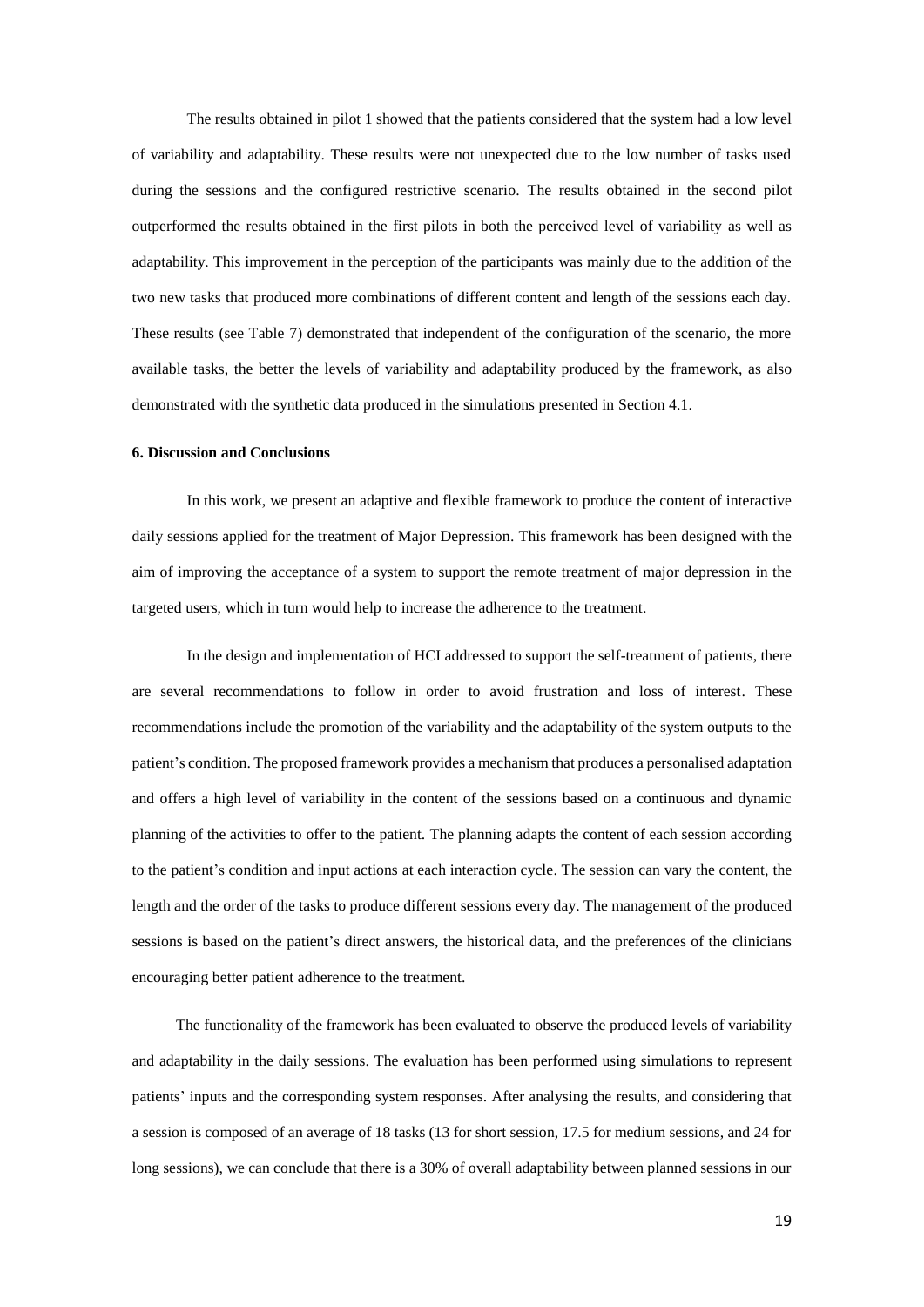framework. Regarding variability, we obtained only 10.92% of repeated sessions. We can argue that the presented framework provides good levels of variability and adaptability according to the inputs received from the patient.

Due to the high dependency between the planning process and the configuration of the system set by the clinicians, we performed simulations using two different configurations (which we called scenarios): a restrictive scenario in which we set a high number or restrictions; and a flexible scenario in which we set a more open configuration (see *Table* 2). We have shown that when the system is configured in a more restrictive way, the level of variability and adaptability is reduced. In contrast, when a more flexible configuration is set in the system, the level of variability and adaptability is improved.

The adoption of different configuration scenarios enables the system to better adapt to the needs of the clinicians and their patients. We can ensure that our framework provides a *sufficient degree of adaptive and varied sessions, allowing the personalisation of the interactive sessions in order to improve the user experience.* The proposed framework can be used to support computer-based psychotherapeutic interventions in patients who require high restrictions in the generation of different session contents guided by clinical settings, or in patients who need a more flexible treatment. The clinician is responsible for setting up the tasks and conditions to generate the more adequate content for the treatment, including the frequency and restrictions of the different activities based on the patient condition or the protocols of the clinical institution.

Additionally, a complementary evaluation was performed, in which we collected the feedback of a set of patients who used the system on a daily basis for two to four weeks. The collected feedback confirms that even when the system uses a restrictive scenario, if the available set of tasks to offer the user is sufficiently extended, the variability and the adaptability of the system is improved. Finally, we can conclude that our framework depends heavily on the configuration of the scenarios and on the set of tasks that it can plan.

For future work we are considering different actions to improve the current framework. First, we will extend the evaluation with more participants in a clinical setting, in order to collect a greater set of samples about the content and length of the sessions to be able to better assess the overall acceptability and usability of the proposed framework.

#### **Acknowledgements**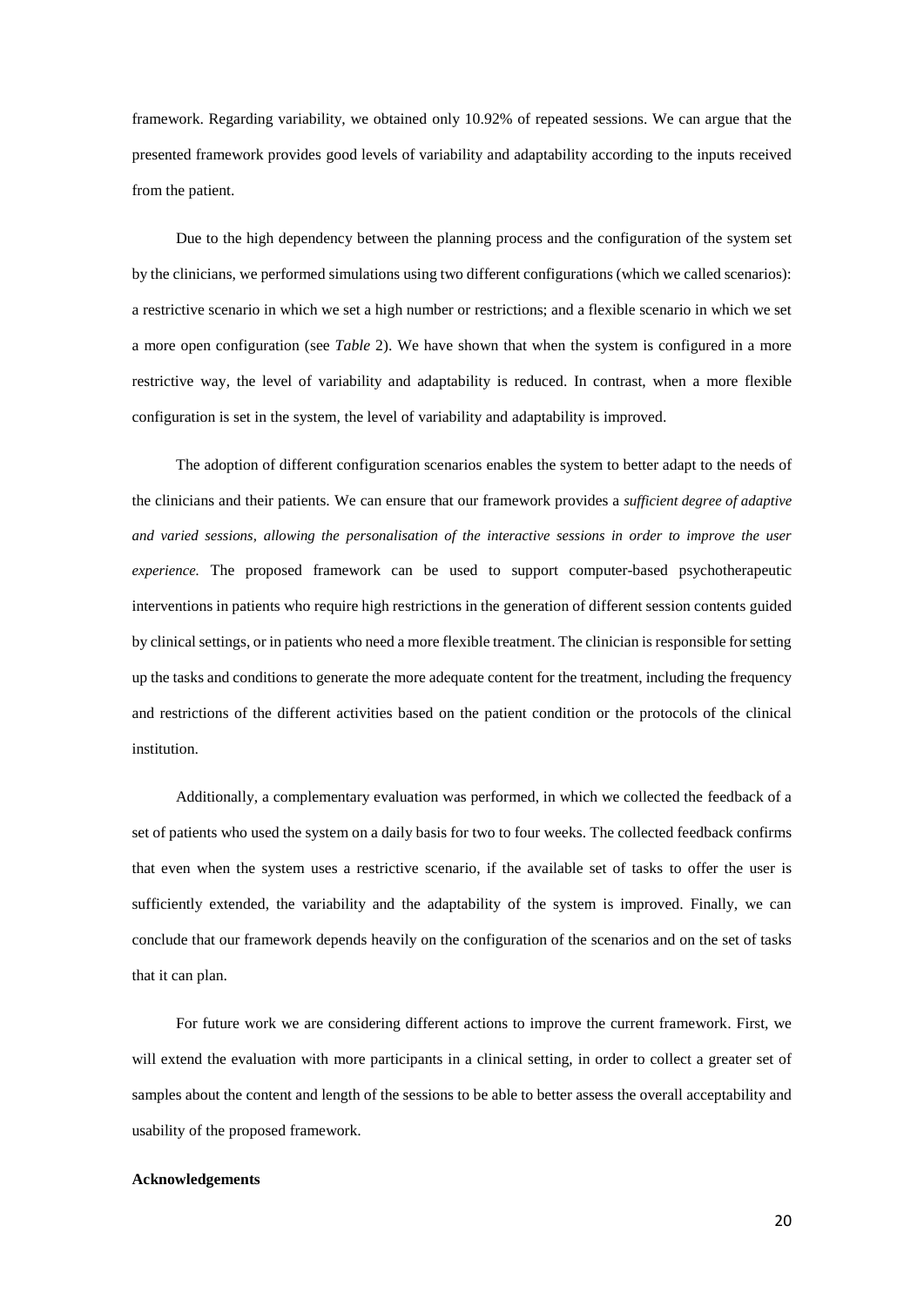This paper reflects only the author's views. The European Community is not liable for any use that may be made of the information contained herein. This research is carried out within the EU FP7 Project "Help4Mood – A Computational Distributed System to Support the Treatment of Patients with Major Depression" [ICT-248765]. I would like to thank the consortia of this project, in particular the technical and clinical staff who conducted the evaluation pilots: Colin Matheson, Maria Wolters, Susanna Albertini, Luis Ferrini, Javier Rosell, Soraya Estevez, Elaine Farrow, Christopher Burton, Antoni Serrano Blanco, Aurora Szentagotai, and Brian McKinstry.

E. Fuster Garcia acknowledges the financial support from the "*Torres Quevedo*" program (Spanish Ministry of Economy and Competitiveness), co-funded by the European Social Fund (PTQ-12-05693), and the financial support from the Universitat Politècnica de València under the grant "*Ayudas para la contratación de doctores para el acceso al Sistema Español de Ciencia, Tecnología e Innovación*".

# **References**

- [1] C. Rusu, V. Rusu and S. Roncagliolo, "Usability practice: the appealing way to HCI.," in *In Advances in Computer-Human Interaction, First International Conference on (pp. 265-270). IEEE.*, 2008.
- [2] K. Bessière, J. Newhagen, J. Robinson and B. Shneiderman, "A model for computer frustration: the role of instrumental and dispositional factors on incident, session, and post-session frustration and mood," *Computers in Human Behavior,* vol. 22, pp. 941-961, 2006.
- [3] F. Karray, M. Alemzadeh, J. A. Saleh and M. N. Arab, "Human-Computer Interaction: Overview on State of the Art," *International Journal on Smart Sensing and Intelligent Systems,* vol. 1, no. 1, pp. 137-159, 2008.
- [4] A. Sears and J. A. Jacko, Human-computer Interaction: Design Issues, Solutions, and Applications., CRC Press., 2009.
- [5] G. Tomlinson and E. Baumer, "Dreaming of Adaptive Interface Agents.," in *ACM Conference on Human Factors in Computing Systems*, San Jose, CA, USA ACM: 2007 - 2012.Amsterdam, 21B, 247-250, 2007.
- [6] K. Börner, "Concept-Based, Adaptive Human-Computer Interaction," in *Proceedings of the 9th Irish Conference on Artificial Intelligence and Cognitive Science*, 1994.
- [7] G. U. Kharat and S. V. Dudul, "Emotion recognition from facial expression using neural networks.," *In Human-Computer Systems Interaction,* vol. Springer Berlin Heidelberg, pp. 207-219, 2009.
- [8] A. Bunt, G. Carenini and C. Conati, "Adaptive content presentation for the web.," *In The adaptive web,* vol. Springer Berlin Heidelberg, pp. 409-432, 2007.
- [9] E. Vasilyeva, M. Pechenizkiy and S. Puuronen, "Towards the framework of adaptive user interfaces for eHealth.," in *In Computer-Based Medical Systems, 2005. Proceedings. 18th IEEE Symposium on (pp. 139- 144). IEEE.*, 2005.
- [10] D. Novick, J. M. Haro, D. Suarez, V. Perez, R. W. Dittmann and P. M. Haddad, "Predictors and clinical consequences of non-adherence with antipsychotic medication in the outpatient treatment of schizophrenia.," *Psychiatry research,* vol. 2, no. 176, pp. 109-113, 2010.
- [11] A. Ward, K. Ishak, I. Proskorovsky and J. Caro, "Compliance with refilling prescriptions for atypical antipsychotic agents and its association with the risks for hospitalization, suicide, and death in patients with schizophrenia in Quebec and Saskatchewan: a retrospective database study," *Clinical therapeutics,* vol. 28, no. 11, pp. 1912-1921, 2006.
- [12] V. L. Patel and A. W. Kushniruk, "Interface design for health care environments: the role of cognitive science.," *Interfaces,* vol. 4, no. 5, 1998.
- [13] S. M. Safford and J. E. Worthington, "Computer anxiety in individuals with serious mental illness.," *Computers in human behavior,* vol. 15, no. 6, pp. 735-745, 1999.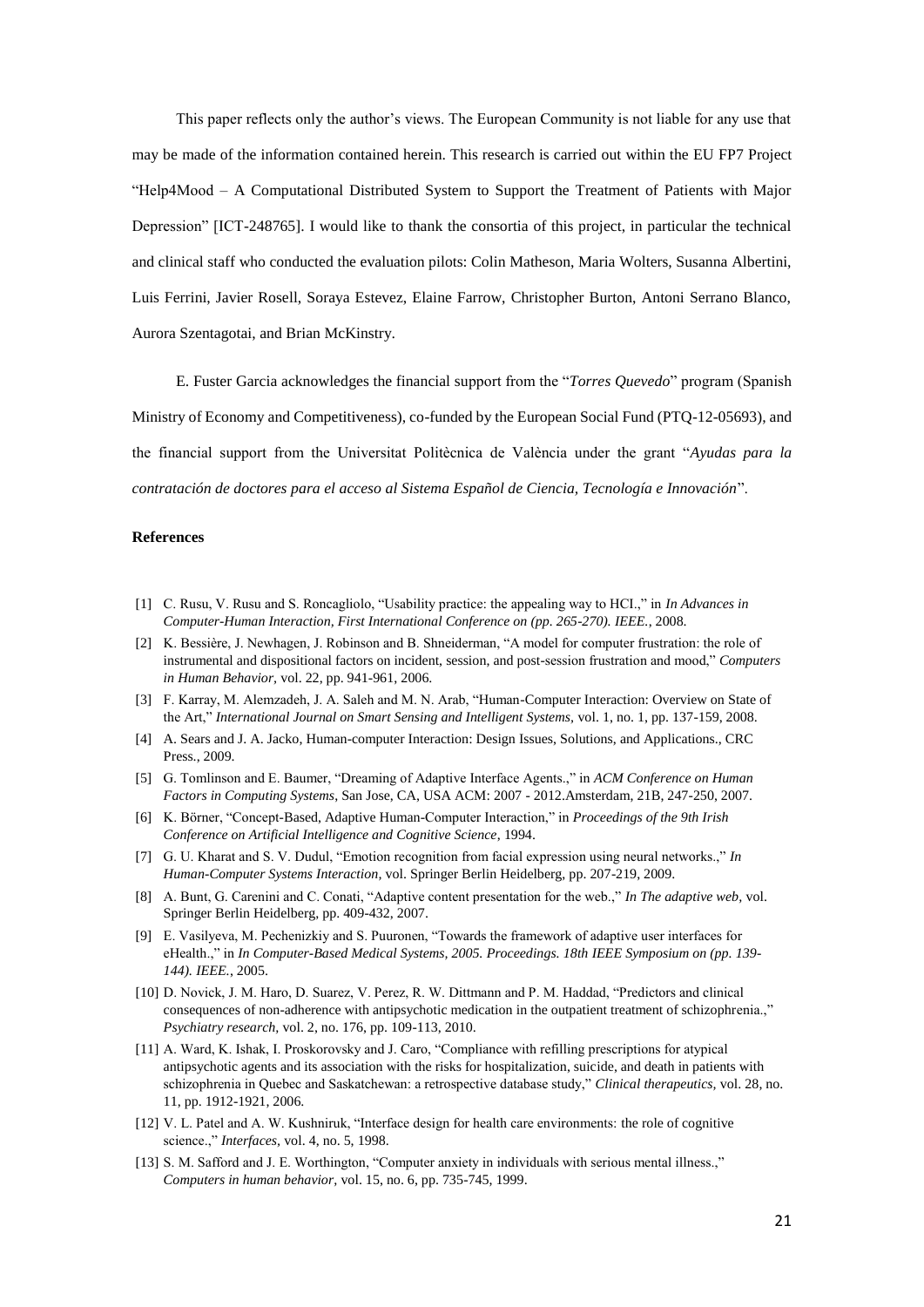- [14] J. Martínez-Miranda, A. Bresó and J. M. García-Gómez, "Modelling Two Emotion Regulation Strategies as Key Features of Therapeutic Empathy," *To appear in SEM2011 / EEA2012,* 2014.
- [15] J. Martínez-Miranda, A. Bresó and G.-G. J.M, "The Construction of a Cognitive-Emotional Module for the Help4Mood's Virtual Agent," in *Proceedings of the 1st Workshop on ICT applied to Mental Health*, Spain (1) 2012:34-39, 2012.
- [16] J. Martínez-Miranda, A. Bresó and J. García-Gómez, "Look on the Bridge: A Model of Cognitive Change in Virtual Agents," *In Proceedings of the 14th International Conference on Intelligent Virtual Agents (IVA) Springer LNCS,* vol. 8637 (in press), 2014.
- [17] M. K. Wolters, C. D. Burton, C. Matheson, A. Bresó, A. Szentagotai, J. Martínez-Miranda, J. Rosell, E. Fuster, C. Pagliari and B. McKinstry, "Help4Mood - Supporting Joint Sense Making in the Treatment of Major Depressive Disorder," in *In Workshop on Interactive Systems in Healthcare (WISH)*, Washington DC, 2013.
- [18] K. Kinley, D. W. Tjondronegoro, H. L. Partridge and S. L. Edwards, "Modeling users' web search behavior and their cognitive styles," *Journal of the American Society for Information Science and Technology,* 2014.
- [19] S. Graf, "Adaptive Technologies," in *Handbook of Research on Educational Communications and Technology*, New York, Springer , 2014, pp. 771-779.
- [20] M. Nivethika, I. Vithiya, S. Anntharshika and S. Deegalla, "Personalized and adaptive user interface framework for mobile application," in *In Advances in Computing, Communications and Informatics (ICACCI), 2013 International Conference on (pp. 1913-1918). IEEE.*, 2013.
- [21] Y. Fukazawa, M. Hara, M. Onogi and H. Ueno, "Automatic mobile menu customization based on user operation history," in *11th International Conference on HCI with Mobile Devices and Services.*, 2009.
- [22] Y. Bae, B. Oh and J. Park, "Adaptive Transformation for a Scalable User Interface Framework Supporting Multi-screen Services," *Ubiquitous Information Technologies and Applications,* vol. Springer Berlin Heidelberg, pp. 425-432, 2014.
- [23] P. C. Sherimon, P. V. Vinu, R. Krishnan, Y. Takroni, Y. AlKaabi and Y. AlFars, "Adaptive Questionnaire Ontology in Gathering Patient Medical History in Diabetes Domain," in *In Proceedings of the First International Conference on Advanced Data and Information Engineering (DaEng-2013) pp. 453-460*, Singapore, 2014.
- [24] D. Bental, A. Cawsey, R. Jones and J. Pearson, "Adapting Web-Based Information to the Needs of Patients with Cancer," in *In Proc. of Int. Conf. on AH and Adaptive Web-based Systems, Springer (pp. 27-37)*, 2000.
- [25] L. Francisco-Revilla and F. Shipman, "Adaptive Medical Information Delivery: Combining User, Task and Situation Models," in *in SIGWEB Newsletter, Vol 8, Number 1, 1999, ACM Press (pp. 18-20)*, New York, USA.
- [26] T. Giorgino, "Automated Spoken Dialog System for Hypertensive Patient Home Management," *International Journal of Medical Informatics ,* vol. 74, no. 2-4, pp. 159-167, 2005.
- [27] A. Bresó, C. Sáez, J. Vicente, F. Larrinaga, M. Robles and J. M. García-Gómez, "Knowledge-based personal health system to empower outpatients of diabetes mellitus by means of p4 medicine," in *Data Mining in Clinical Medicine*, New York , Springer , 2015, pp. 237-257.
- [28] M. Serhani, A. Benharref and A. Nujum, "An Adaptive Expert System for Automated Advices Generation-Based Semi-continuous M-Health Monitoring," *Brain informatics and health,* pp. 388-399, 2014.
- [29] V. E. Ekong, U. G. Inyang and E. A. Onibere, "Intelligent Decision Support System for Depression Diagnosis Based on Neuro-fuzzy-CBR Hybrid.," *Modern Applied Science,* vol. 6, no. 7, p. 79, 2012.
- [30] W. M. Wang, C. F. Cheung, W. B. Lee and S. K. Kwok, "Knowledge-based treatment planning for adolescent early intervention of mental healthcare: a hybrid case‐based reasoning approach," *Expert Systems,* vol. 24, no. 4, pp. 232-251, 2007.
- [31] S. Van Den Berg, D. Shapiro, D. Bickerstaffe and K. Cavanagh, "Computerized cognitive-behaviour therapy for anxiety and depression: a practical solution to the shortage of trained therapists.," *Journal of Psychiatric and Mental Health Nursing,* vol. 11, no. 5, p. 508, 2004.
- [32] K. Colby and C. P.M, "Overcoming depression.," *Malibu, CA. Malibu Intelligence Artificial Works,* 1990.
- [33] H. Christensen, K. Griffiths and A. Korten, "Web-based Cognitive Behavior Therapy: Analysis of Site Usage and Changes in Depression and Anxiety Scores," *Journal of Medical Internet Research,* vol. 4, no. 1, 2002.
- [34] A. Rizzo and B. J. Joseph, "Virtual Reality, A New Therapy Part Two: The SimCoach," *Psychology Today,*  2011.
- [35] C. Lisetti, R. Amini, U. Yasavur and N. Rishe, "I Can Help You Change! An Empathic Virtual Agent Delivers Behavior Change Health Interventions," *ACM Transactions on Management Information Systems,* vol. 4, no. 4, p. 19:1, 2013.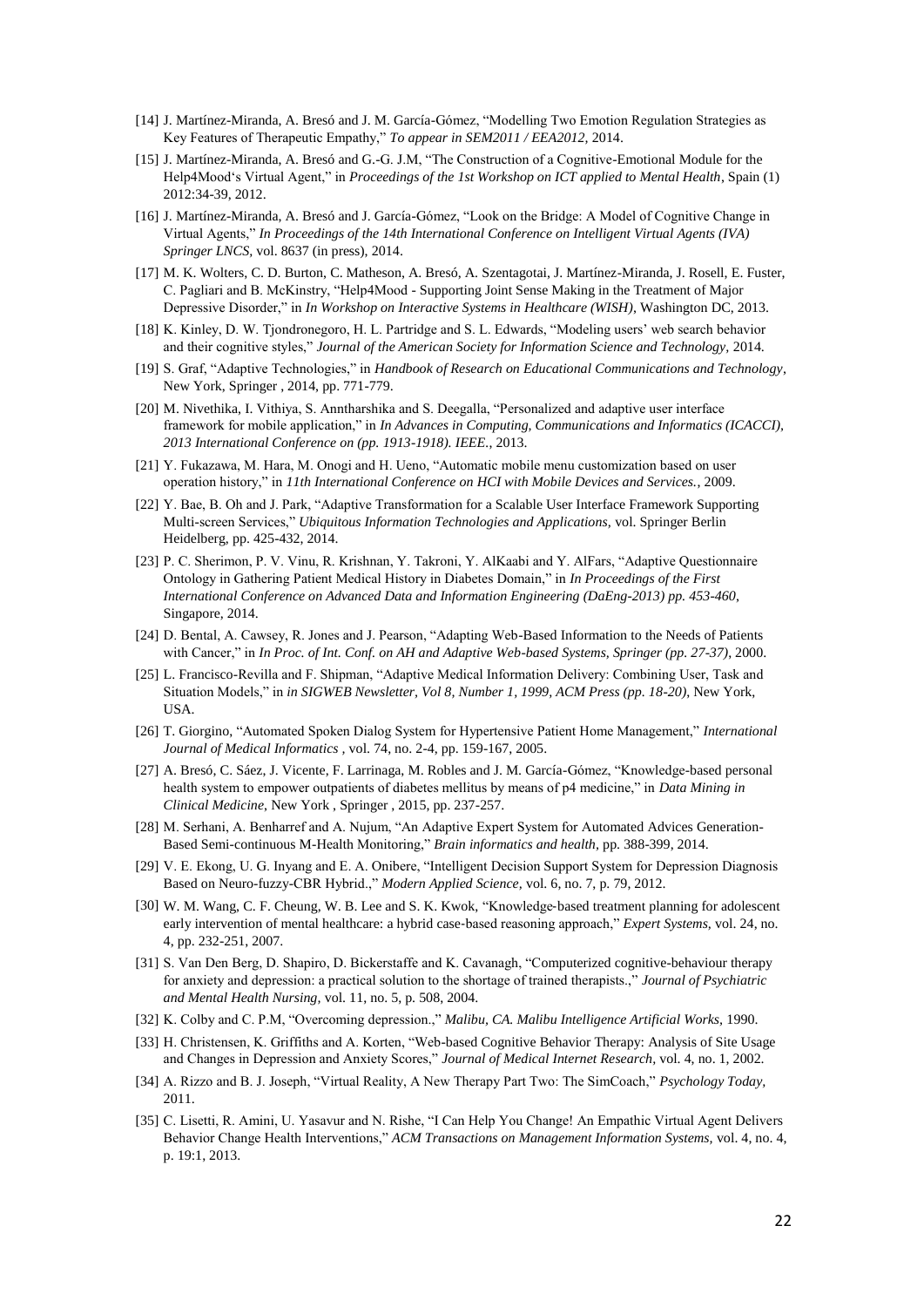- [36] E. Fuster-Garcia, A. Bresó, J. Martínez-Miranda, J. Rosell, C. Matheson and J. García-Gómez, "Fusing actigraphy signals for outpatient monitoring," *Information Fusion,* 2014.
- [37] E. Fuster-García, J. Juan-Albarracín, A. Bresó and J. García-Gómez, "Monitoring changes in daily actigraphy patterns of free-living patients," in *International Work-Conference on Bioinformatics and Biomedical Engineering (IWBBIO)*, Granada (Spain), 2013.
- [38] J. O. Ramsay and B. W. Silverman, Functional data analysis., New York: Springer, 2005.
- [39] E. Fuster-Garcia, A. Bresó, J. M. Miranda and J. M. García-Gómez, "Actigraphy Pattern Analysis for Outpatient Monitoring," in *Data Mining in Clinical Medicine* , New York, Springer , 2015, pp. 3-17.
- [40] V. Chandola, A. Banerjee and V. Kumar, "Anomaly detection: A survey," *ACM Comput. Surv.,* vol. 41, pp. 3- 61, 2009.
- [41] A. Bowman and A. Azzalini. , "Applied Smoothing Techniques for Data Analysis," *Oxford University Press Inc.,* 197. New York.
- [42] M. K. Wolters, J. Martínez-Miranda, S. Estevez, H. Hastie and C. Matheson, "Managing Data in Help4Mood," in *In EAI Endorsed Transactions on Ambient Systems*, Vol. 13 (01-06): e2.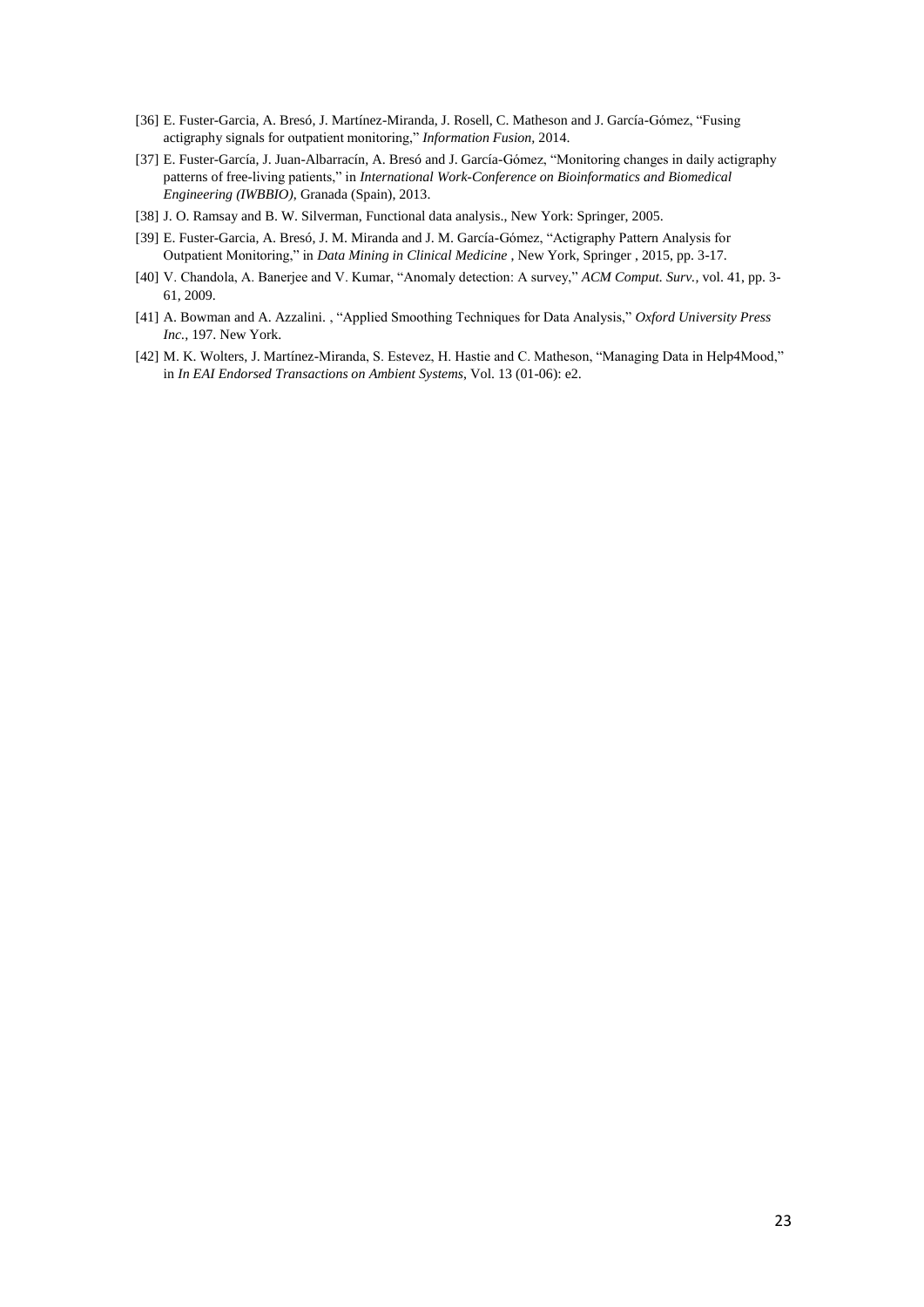

*Figure 1: General architecture of the proposed Personal Health System to provide support in the treatment of severe depression. The patient interacts with the system by means of a Virtual Agent. The activity sensor devices collect and send the acquired data to the system. The content of the daily sessions is generated and continuously adapted in the data processing layer, which implements a Clinical Decision Support System (CDSS). Finally this content is transmitted to the patient and clinician through the output layer.*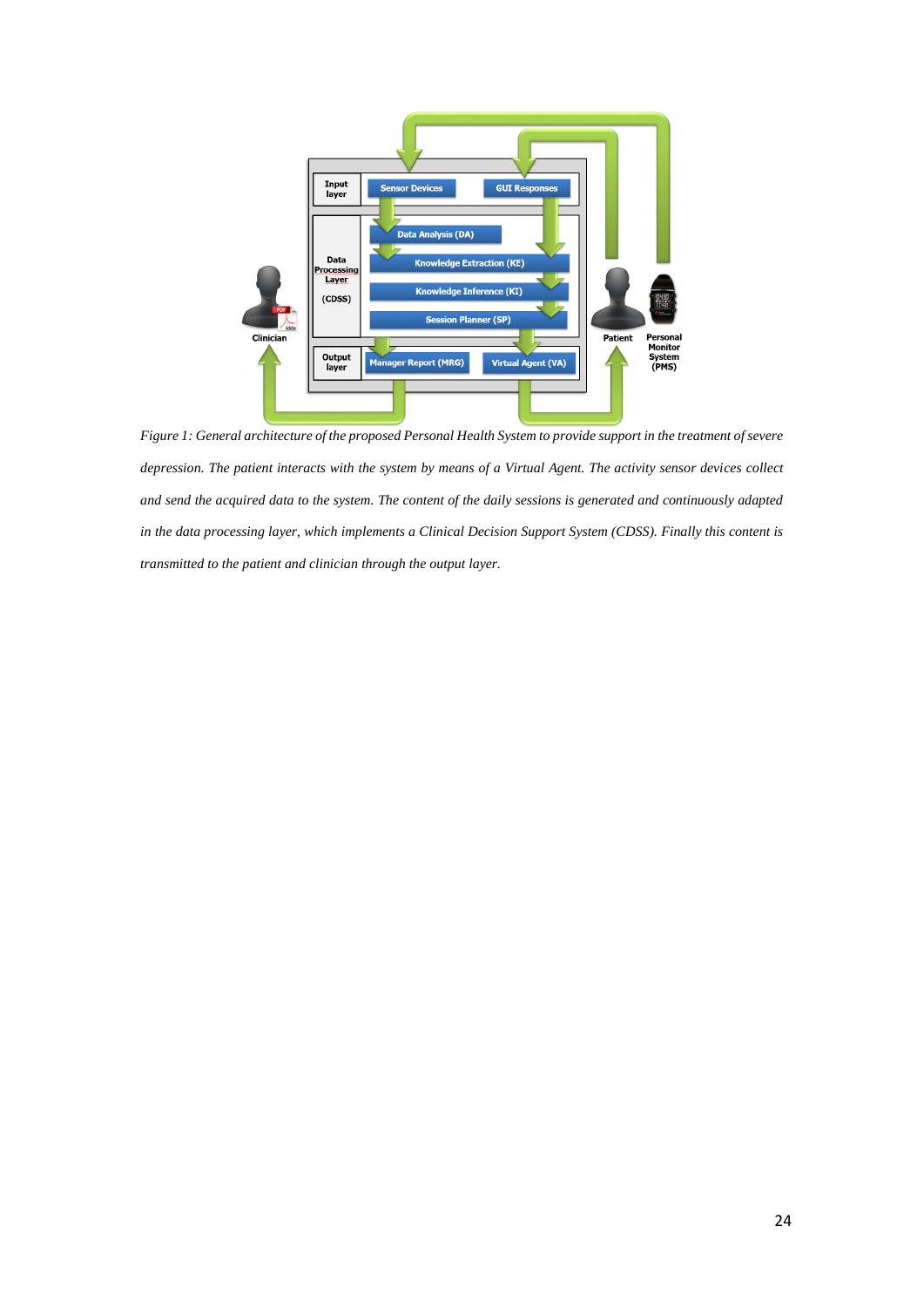

*Figure 2 Probability distributions of the duration of short, medium and long sessions obtained from the simulations in the two scenarios (the blue line shows the flexible scenario, the red line shows the restrictive scenario).*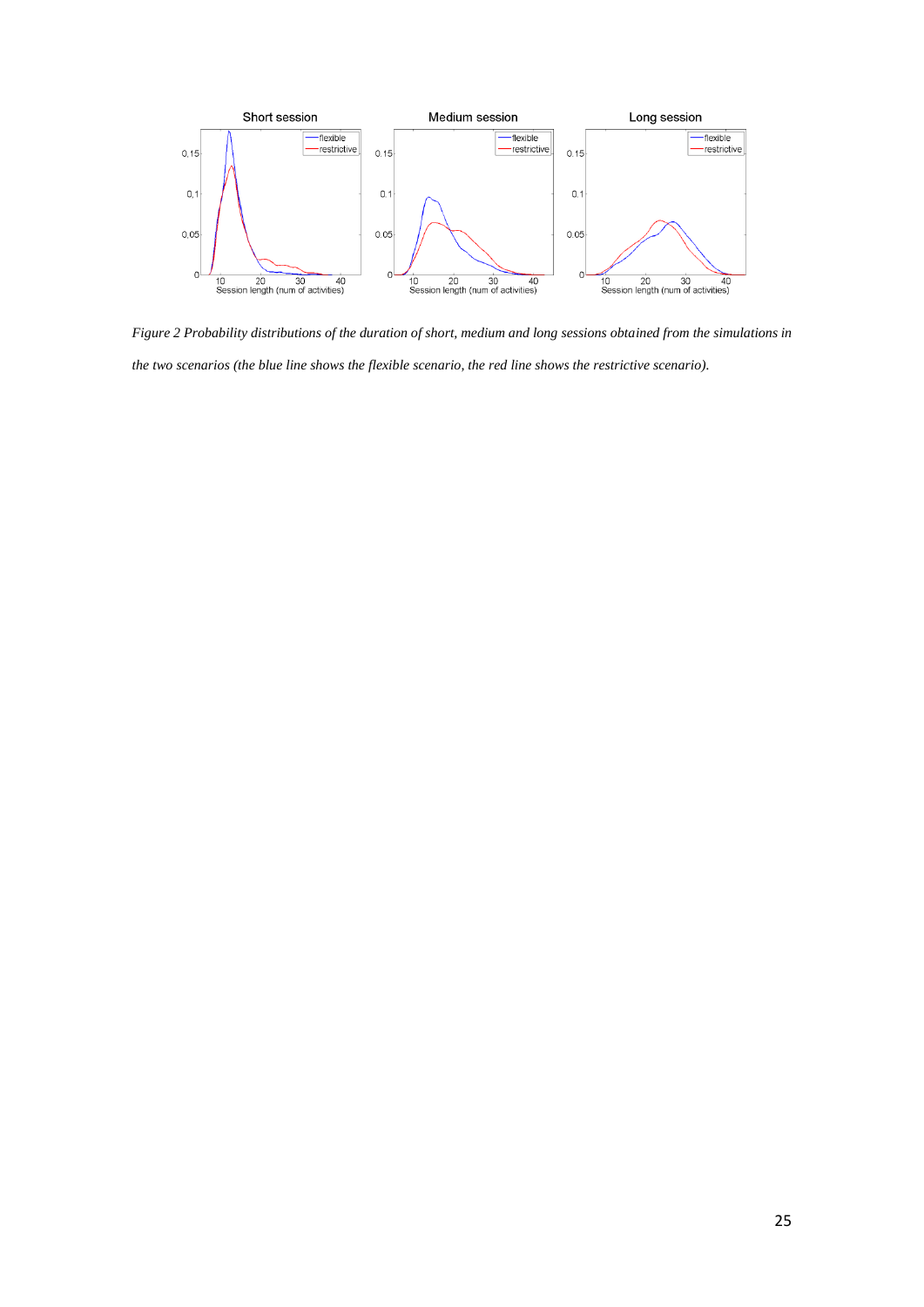

*Figure 3 Heat maps with the number of transitions made from one activity to another during the simulations. The heat map on the left is obtained from the flexible scenario, while the heat map on the right is obtained from the restrictive scenario. The indices of the axis are labelled in Table 2.*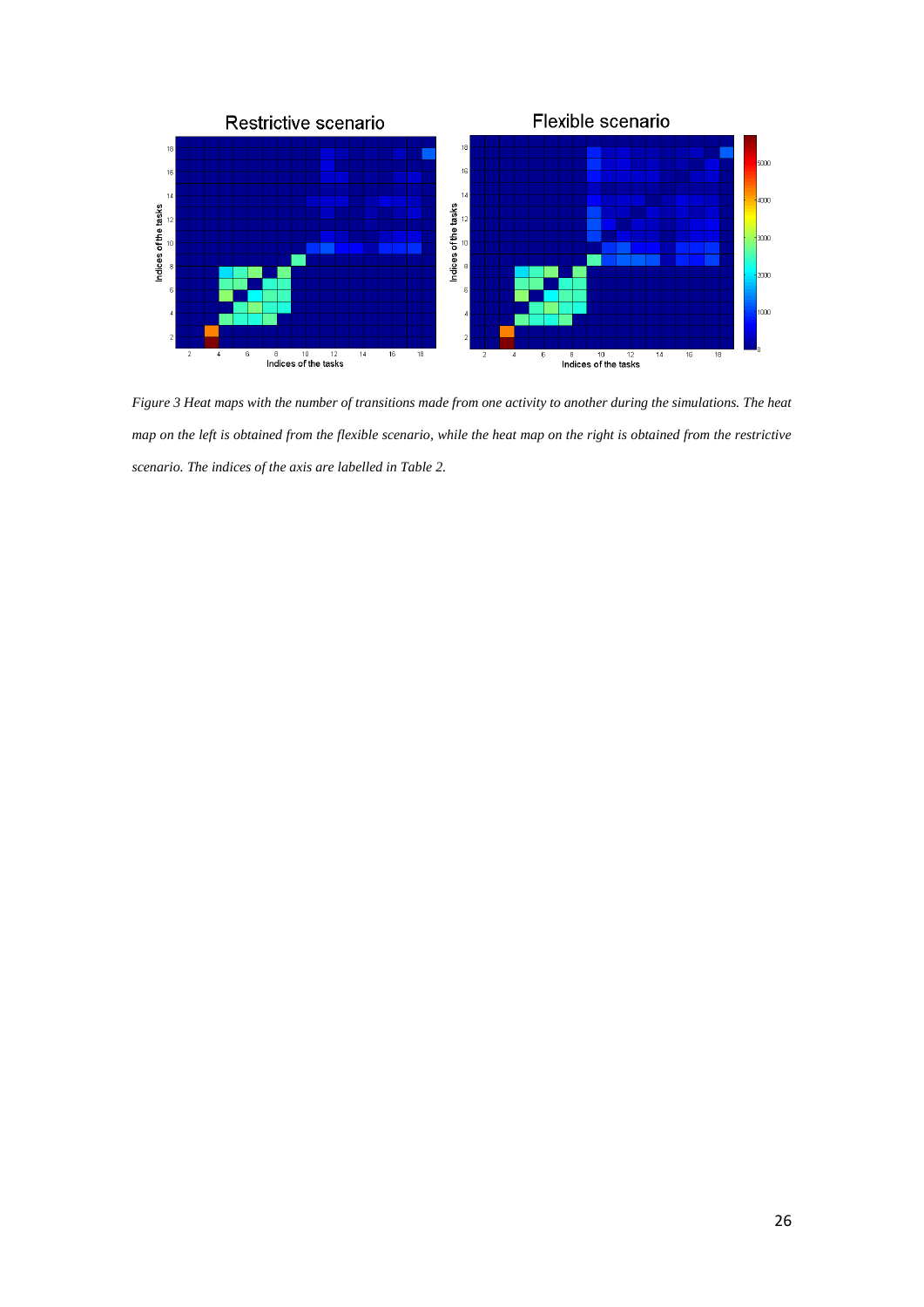

*Figure 4. Detailed view of the region in the heat maps that shows the variable transitions between activities. The detailed heat map on the left is obtained from the restrictive scenario, while the detailed heat map on the right is obtained from the flexible scenario. The indices of the axis are labelled in Table 2.*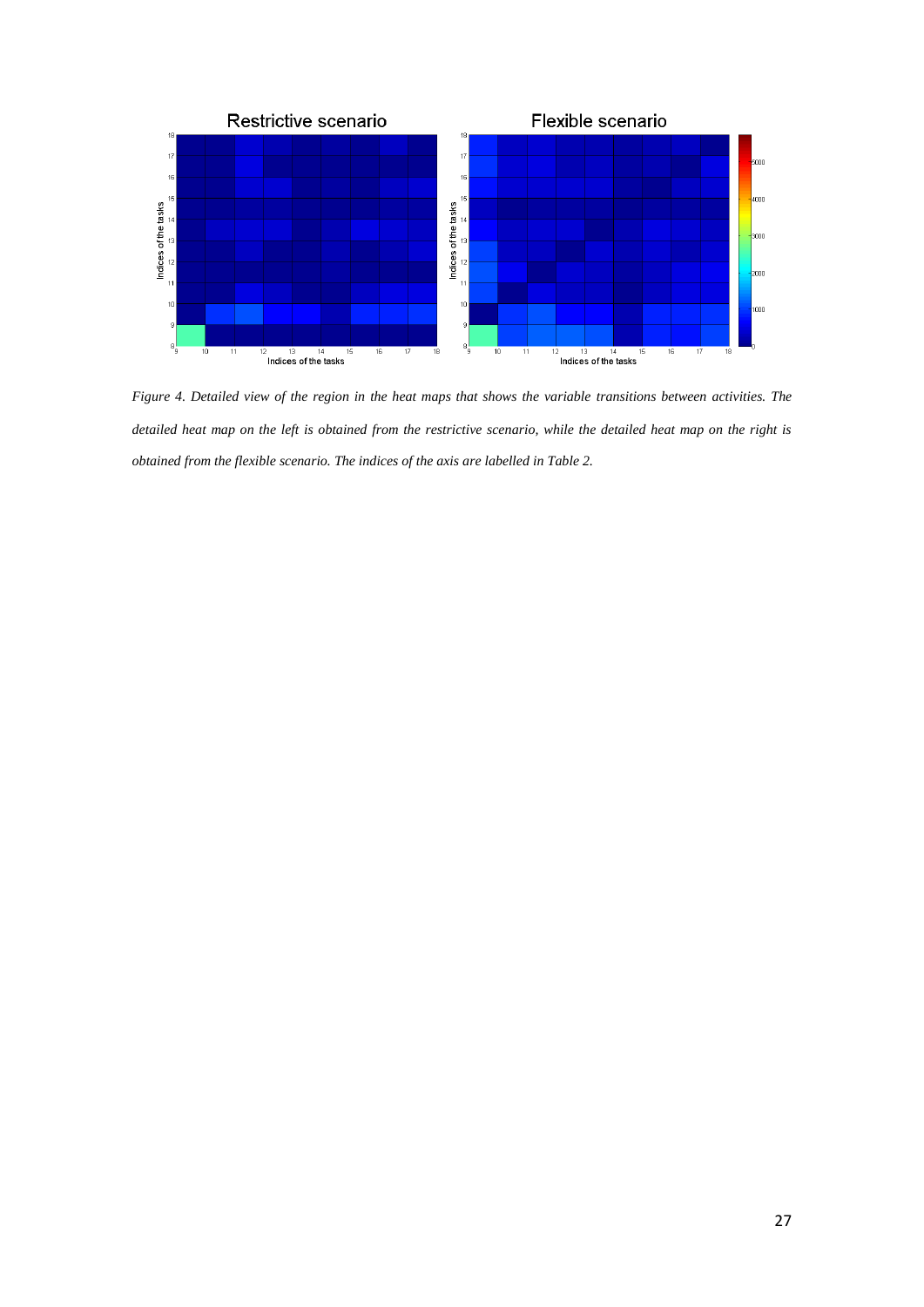| <b>Module</b>                | <b>Main Task</b>                                                                                                                                                                                                                                                                                    | Input                                                                                                                                                                                                            | Output                                                                                                                                                                                                                                                                                                                                                                                                                  |
|------------------------------|-----------------------------------------------------------------------------------------------------------------------------------------------------------------------------------------------------------------------------------------------------------------------------------------------------|------------------------------------------------------------------------------------------------------------------------------------------------------------------------------------------------------------------|-------------------------------------------------------------------------------------------------------------------------------------------------------------------------------------------------------------------------------------------------------------------------------------------------------------------------------------------------------------------------------------------------------------------------|
| Data Analysis (DA)           | $\bullet$ Fusion of the<br>actigraphy signals<br>obtained by multiple<br>sensors [36]<br>Detection of missed<br>data, and<br>segmentation of sleep<br>periods [37]<br>• Generation of daily<br>activity patterns [39]<br>• Detection of<br>anomalous activity<br>signals [40]<br>Visualization [39] | Patient's activity data<br>$\bullet$<br>coming from different<br>sensor devices (wrist-<br>watch, phone, under-<br>mattress, or key ring)                                                                        | • Daily activity models<br>(physical activity and<br>sleep patterns) for<br>specific groups of days<br>(such as working days,<br>weekends, or days in<br>which the patient is<br>under specific stages of<br>the treatment)<br>• Detection of possible<br>crises or relevant<br>events in the future<br>• Set of graphical plots<br>and statistical<br>calculations to be<br>included in the periodic<br>summary report |
| Knowledge<br>Extraction (KE) | • Infer clinical<br>concepts<br>• Code clinical<br>concepts                                                                                                                                                                                                                                         | • DA findings<br>• Patient responses<br>• User Model (demographical $+$<br>current and historical data)<br>• KE clinical knowledge coded<br>in if-then rules<br>• KE knowledge base                              | • Clinical concepts<br>which are coded using<br>an internal format<br>based on the<br>SNOMED-CT<br>terminology (such as<br>Mild Depression:<br>310495003, or Restless<br>Sleep: 12262002) to<br>facilitate the<br>interoperability among<br>the rest of the system's<br>components and with<br>external data<br>repositories [41]                                                                                       |
| Knowledge<br>Inference (KI)  | $\bullet$ Infer a set of<br>recommended tasks                                                                                                                                                                                                                                                       | • KE findings (Clinical<br>concepts)<br>• Patient responses<br>$\bullet$ User Model (demographical +<br>current and historical data)<br>• KI clinical knowledge coded<br>in if-then rules<br>• KI knowledge base | • Set of tasks, which<br>include the suggestion<br>of specific activities,<br>some reminders, the<br>administering of<br>questionnaires to<br>collect more data from<br>the patient or exercises<br>based on Cognitive<br><b>Behaviour Therapy</b><br>(CBT) to help the<br>patient in the<br>identification and<br>reflection on thoughts<br>and experiences                                                            |
| Session Planner (SP)         | • Interruptions detector<br>Task Classifier<br>$\bullet$<br><b>Task Clustering</b><br>$\bullet$<br><b>Task Ordering</b><br>$\bullet$<br><b>Task Selector</b>                                                                                                                                        | • KI findings (Set of inferred<br>tasks)<br>$\bullet$ User Model (demographical +<br>current and historical data)<br>• Clinical/Functional<br>requirements                                                       | • The most adequate<br>content of the daily<br>sessions                                                                                                                                                                                                                                                                                                                                                                 |

*Table 1: Summary of the main tasks, inputs and outputs of the 4 modules that are included in the data processing layer.*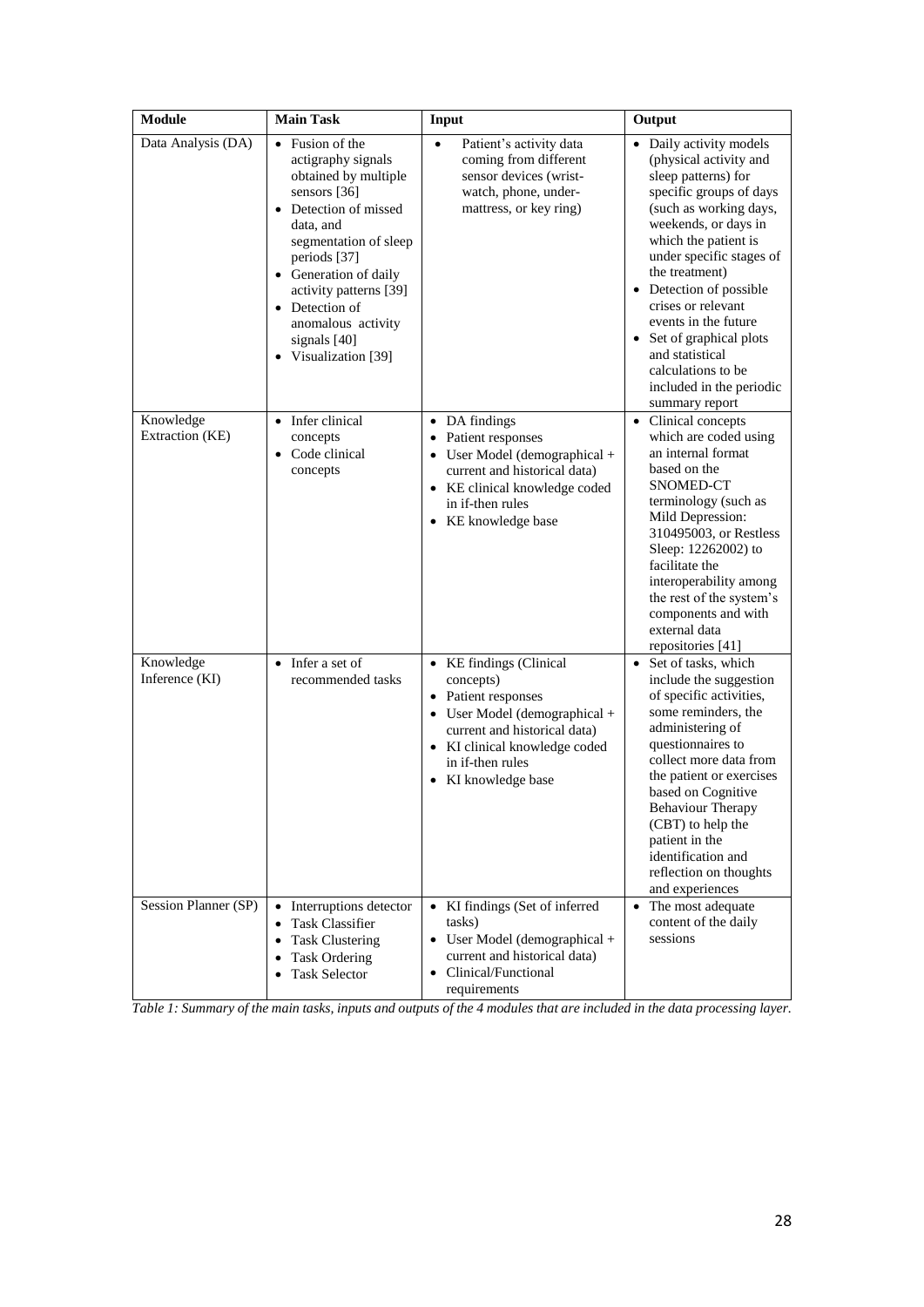| ID             | Main tasks                                               | Configuration in<br>restrictive scenario | Configuration in<br>flexible scenario | <b>Expected Planning</b>                                   |  |
|----------------|----------------------------------------------------------|------------------------------------------|---------------------------------------|------------------------------------------------------------|--|
| $\mathbf{1}$   | Welcome                                                  | $P:100/m:-/M:-/C:1$                      | $P:100/m:-/M:-/C:1$                   | Always the 1st task                                        |  |
| 2              | <b>Welcome Reminder</b>                                  | $P:100/m:-/M:-/C:1$                      | $P:100/m:-/M:-C:1$                    | Always the 1st task                                        |  |
| 3              | Daily Mood Check 1                                       | $P:100/m:-/M:-/C:3$                      | $P:100/m:-/M:-/C:3$                   | Always the 2nd task                                        |  |
| $\overline{4}$ | Daily Mood Check 2                                       | $P:100/m:-/M:-/C:1$                      | $P:100/m:-/M:-/C:1$                   |                                                            |  |
| 5              | Daily Mood Check 3                                       | $P:100/m:-/M:-/C:1$                      | $P:100/m:-/M:-/C:1$                   | Randomly planned between                                   |  |
| 6              | Daily Mood Check 4                                       | $P:100/m:-/M:-/C:1$                      | $P:100/m:-/M:-/C:1$                   | 3rd and 7th position                                       |  |
| 7              | Daily Mood Check 5                                       | $P:100/m:-/M:-/C:1$                      | $P:100/m:-/M:-/C:1$                   |                                                            |  |
| 8              | <b>Select Session Type</b>                               | $P:80/m:-/M:-/C:2$                       | $P:80/m:-/M:-/C:1$                    | Always the 8th task                                        |  |
| 9              | Sleep Questionnaire                                      | $P:100/m:-/M:-/C:1$                      | $P:20/m:-/M:-/C:1$                    |                                                            |  |
| 10             | Configure Activity Plan                                  | $P:50/m:-/M:-/C:4$                       | $P:20/m:-/M:-/C:3$                    |                                                            |  |
| 11             | Generate Report                                          | $P:2/m:-/M:-/C:3$                        | $P:20/m:-/M:-/C:3$                    |                                                            |  |
| 12             | <b>Introduce Relaxation Task</b>                         | P:10/m:1/M:3/C:3                         | P:20/m:1/M:7/C:3                      |                                                            |  |
| 13             | <b>Negative Thoughts</b><br><b>Activity Introduction</b> | P:60/m:3/M:7/C:2                         | P:20/m:1/M:7/C:2                      | Position determined by the<br>restrictions in the scenario |  |
| 14             | <b>Ask For Planned Activities</b>                        | P:10/m:2/M:3/C:10                        | P:20/m:1/M:7/C:10                     |                                                            |  |
| 15             | Speech Activity                                          | P:20/m:3/M:5/C:3                         | P:20/m:1/M:7/C:3                      |                                                            |  |
| 16             | <b>Activity Monitoring</b>                               | $P:5/m:-/M:-/C:3$                        | $P:20/m:-/M:-/C:3$                    |                                                            |  |
| 17             | Introduce PHO-9                                          | $P:10/m:-/M:-/C:3$                       | $P:20/m:-/M:-/C:3$                    |                                                            |  |
|                |                                                          |                                          |                                       |                                                            |  |
| 18             | Crisis Plan                                              | $P:-/m:-/M:-/C:-$                        | $P:-/m:-/M:-/C:-$                     | Executed immediately<br>(interruption task)                |  |
| 19             | Farewell                                                 | $P:1/m:-/M:-/C:1$                        | $P:1/m:-/M:-/C:1$                     | Always the last task                                       |  |

*Table 2:* Settings used during the generation and planning of the actions –dialogue acts– for both scenarios. *This table lists (1) the name of the tasks, (2) the configurations in the two defined scenarios (P=priority, m= minExecutions, M= maxExecutions, C=number of constrains), and (3) the expected planning performed by the session planner module. Tasks that do not contain the minExecutions and maxExecutions values are only planned if they are inferred by the KI (based on the detected patient condition).*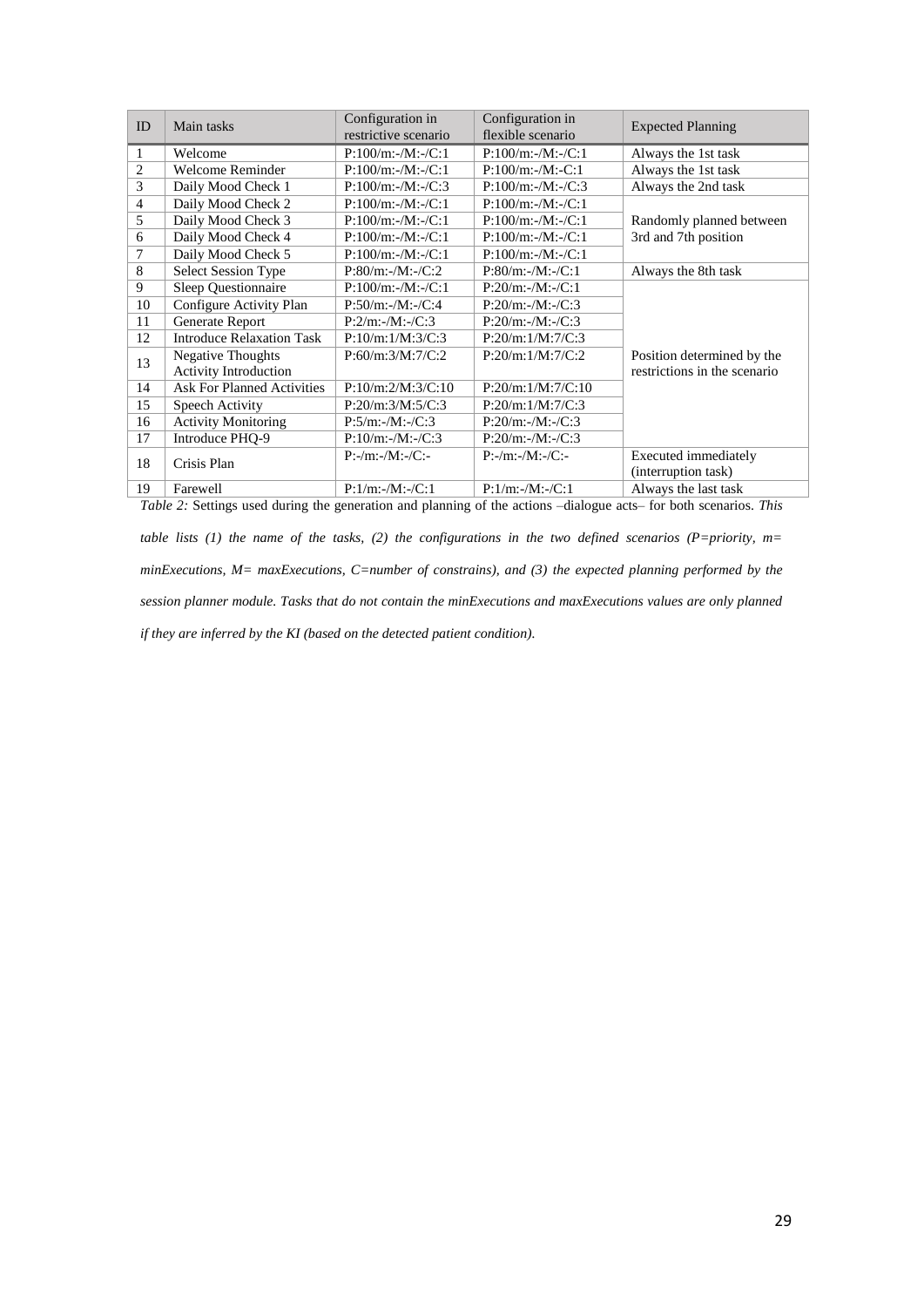| <b>ID</b> Patient | Pilot | Age | Gender | Country |
|-------------------|-------|-----|--------|---------|
| P <sub>1.1</sub>  |       | 30  | Female | Romania |
| P.1.2             |       | 26  | Female | Romania |
| P.1.3             |       | 23  | Female | Romania |
| P.1.4             |       | 27  | Female | Romania |
| P.1.5             |       | 45  | Female | Spain   |
| P.1.6             |       | 39  | Female | Spain   |
| P.1.7             |       | 38  | Female | Spain   |
| P.2.8             | 2     | 49  | Female | Spain   |
| P.2.9             | 2     | 60  | Female | Spain   |

*Table 3: Information about the participants involved in the evaluations with pilot. In the first pilot, seven* 

*participants were included. For the second, only 2 participated.*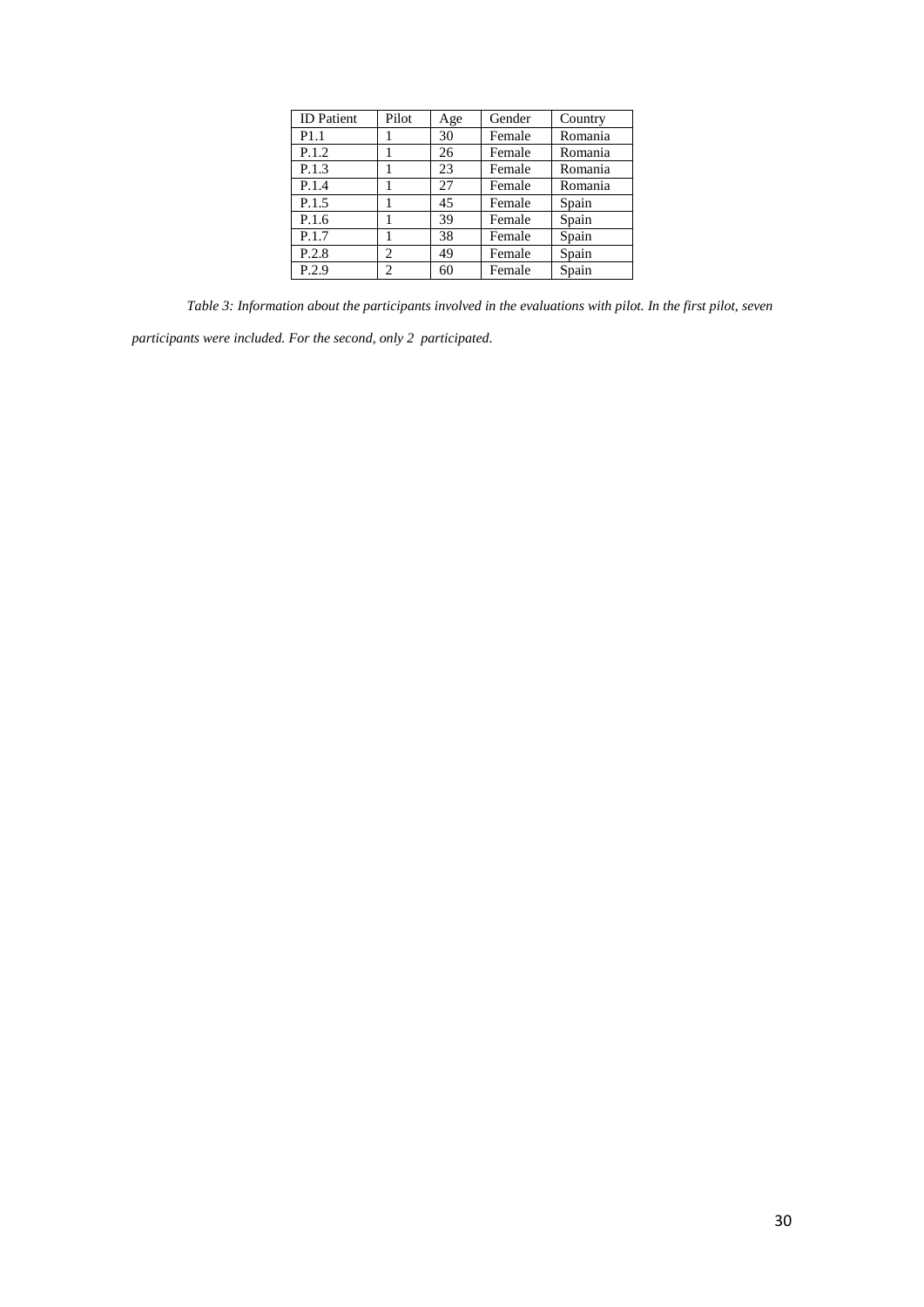| ID question | Text                                                    |
|-------------|---------------------------------------------------------|
|             | Adaptability in the length of the sessions was adequate |
|             | Variability in the content of the sessions was adequate |

*Table 4: The two questions used in the evaluation to collect feedback about the perceived variability and* 

*adaptability of the sessions*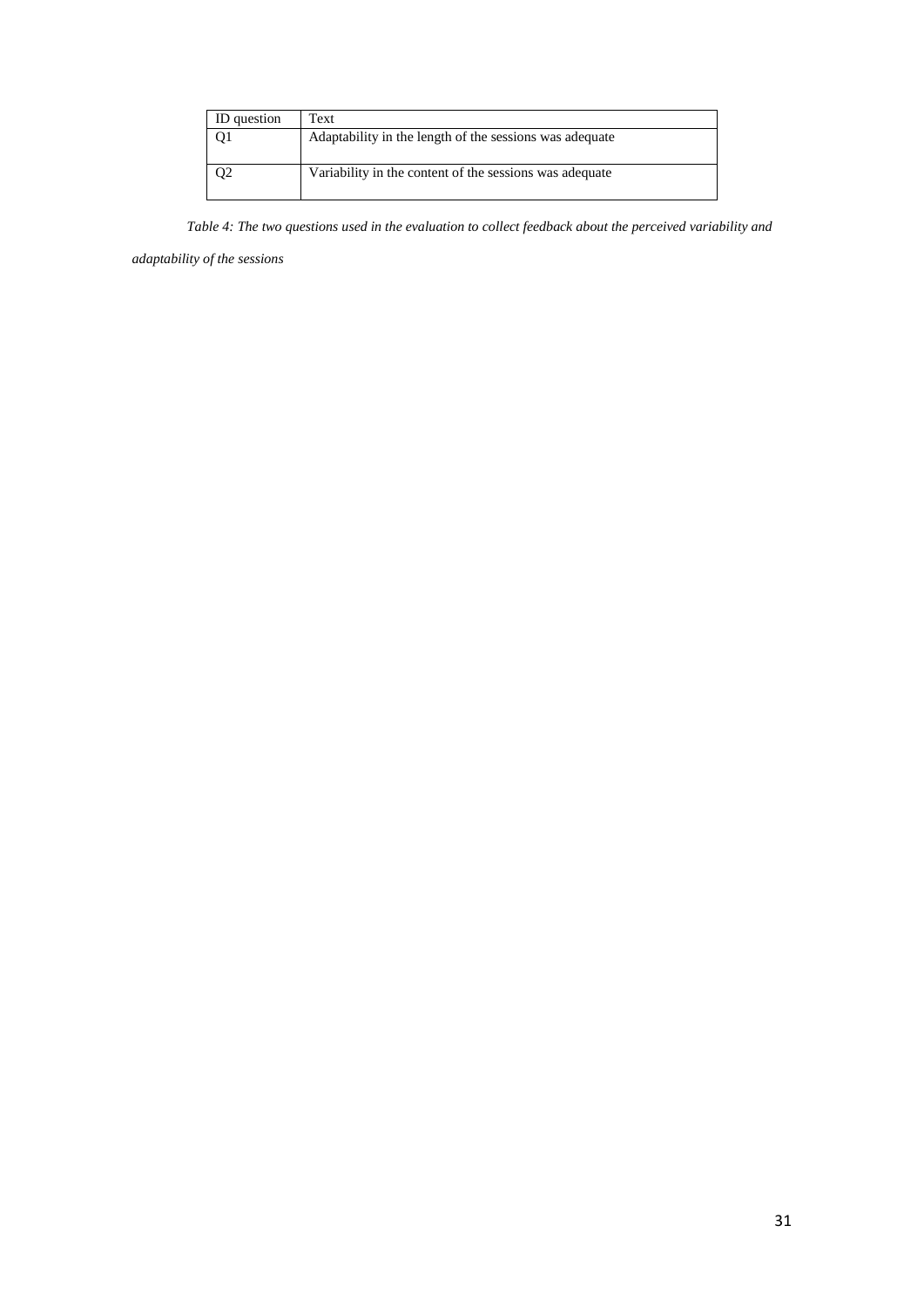|                | Mean duration of the session              |      |  |  |  |
|----------------|-------------------------------------------|------|--|--|--|
|                | (number of planned tasks)                 |      |  |  |  |
|                | Restrictive scenario<br>Flexible scenario |      |  |  |  |
| Short session  | 13.4                                      | 14.8 |  |  |  |
| Medium session | 17.4                                      | 19.7 |  |  |  |
| Long session   | 24.9                                      | 23.3 |  |  |  |

*Table 5: Mean values of the distributions of the simulated sessions for each type of session and scenario*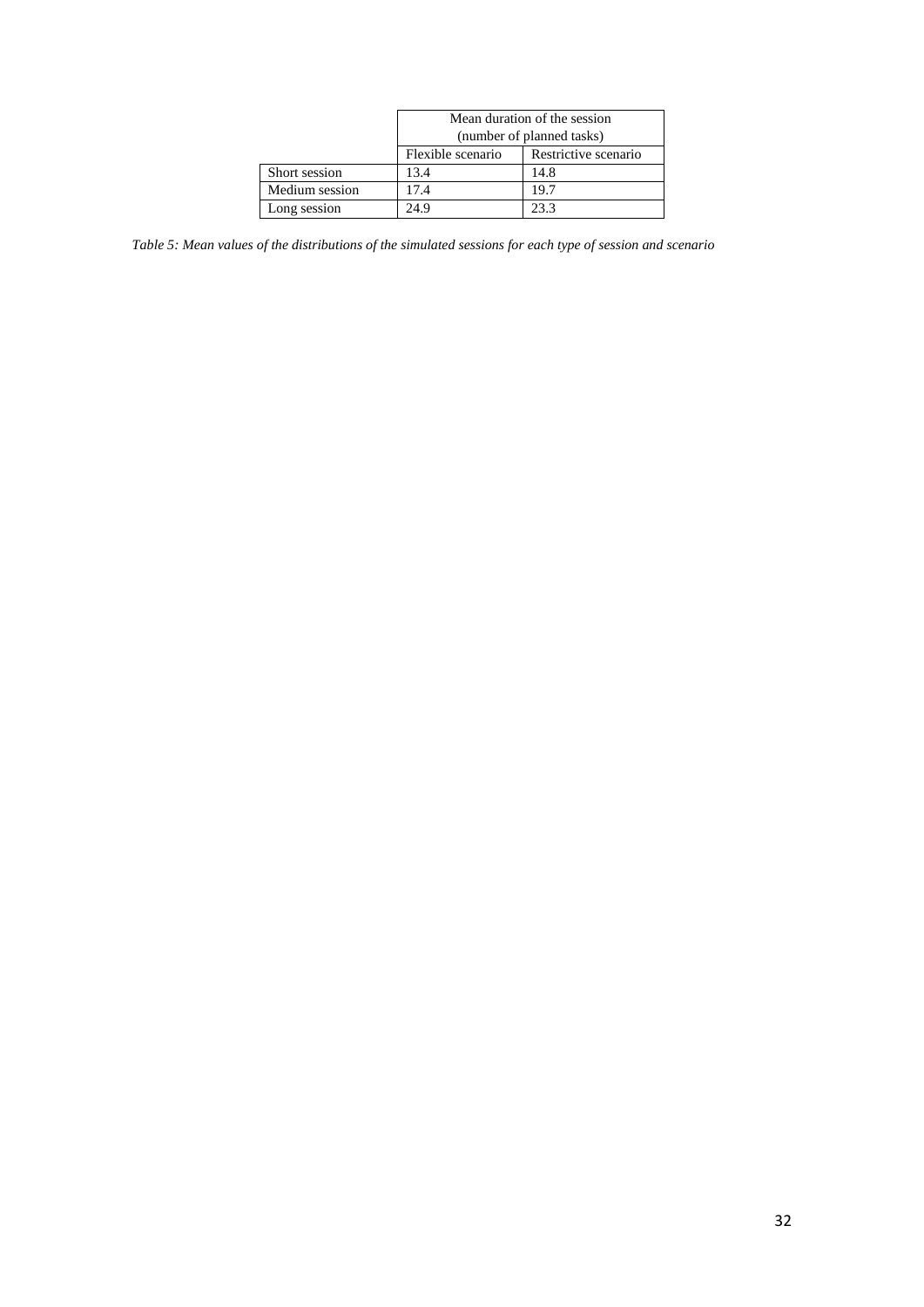|                                                | Flexible scenario |                    |          | Restrictive scenario |       |        |  |
|------------------------------------------------|-------------------|--------------------|----------|----------------------|-------|--------|--|
| <b>Simulations</b><br>Repeated (%)<br>Repeated |                   | <b>Simulations</b> | Repeated | Repeated (%)         |       |        |  |
| Short                                          | 3.306             | 782                | 23.65%   | 3.263                | 873   | 26,75% |  |
| Medium                                         | 3.374             | 179                | 5.31%    | 3.347                | 207   | 6,18%  |  |
| Long                                           | 3.320             | 36                 | 1.08%    | 3.390                | 107   | 3,16%  |  |
| General                                        | 10.000            | 997                | 9.97%    | 10.000               | 1.187 | 11,87% |  |

*Table 6: Repeated sessions in the simulations using both scenarios for each type of session*